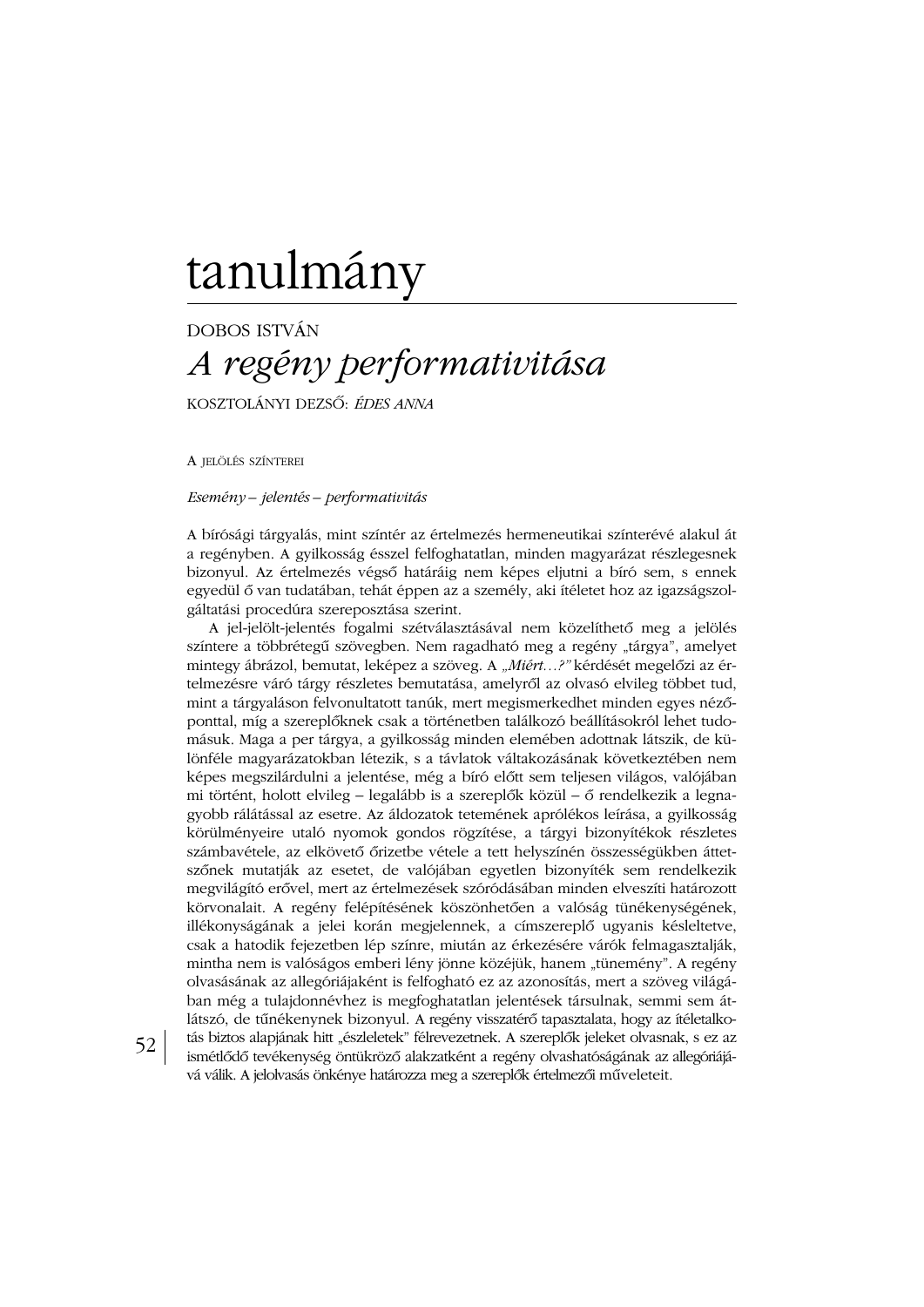A regény szereplőinek leírására szolgáló nyelv hagyományosan kognitív szerepet tölt be, tehát a személyek azonosítására, reprezentálására szolgál, az Édes An*ná*ban viszont a nyelvi jelölés *performatív eseményként* valósul meg. A leírás nem rendel a személyhez tulajdon értelmet, hanem átváltoztatja a szereplőket, átmenetivé teszi létezési módjukat. Különös, leginkább állatokra emlékeztető lények népesítik be a regényt. Az állati létmódra utaló tropológiai láncolat végigyonul a regényben. Az utcán strázsáló, apró termetű vöröskatona "nem is emberhez, hanem egy embrióhoz hasonlított". (19.) A budai polgárok alkalmi csoportokba verődve álldogálnak, mint "riadt embernyáj." (21.) "Vizy Kornél óvatosan aludt. Összegombolyodott, mint a sün, hogy minél kevesebb helyet foglaljon el. Ficsorék is "úgy éltek föld alatti odujukban, mint a vakondokok." (409.) Ficsorné tudja, mivel lehet ámulatba ejteni Vizynét, ezért így jellemzi Annát: "Annyit eszik az, mint egy madár". (127.)

Az írás, az elbeszélés és az előadás képezi a jelölés egymásba nyíló színtereit a regényben. Az olvasó helyzete, tevékenysége módosul a színtér változásának következtében. A szöveg "szintjén" létesülnek tropológiai láncolatok, s e hálózatosan kibontakozó szerkezetben érzékelhető az ismétlődés, amely felfüggeszti az azonosságot. Az elbeszélés hangok és látószögek megsokszorozása révén többszörösen közvetített. A narrátor szólaltatja meg az elbeszélőként fellépő szereplők hangját, s amikor a regényalakok jelenetben kerülnek színre, idézve, illetve utánozva mások beszédét, az "előadás" elbeszélt. A narratív előadás térnyerése azzal is magyarázható, hogy a regény szereplői szinte kivétel nélkül színjátékosként is fellépnek, alkalmi előadást rögtönözve. Vizyné Katicát utánozza férje előtt, aki nemcsak az elbeszélt történet hallgatója, de a történet előadásának a nézője is, sőt az alkalmi színjáték résztvevője. A narratív előadás egyaránt megteremti az olvasói, s a nézői pozíciókat, de nem különíti el a kétféle befogadói tevékenységet, sőt, igényli a köztük húzódó határok átlépését.

A szövegnek hagyományosan az írás, a betű nyelvi modellje felel meg, az elbeszélésnek pedig a beszéd, a hang modellje. A narratív előadás nem pusztán kevert formának tekinthető valamiféle kibékítő dialektika jegyében, de *a fenti oppozíció*kat érvénytelenítő nyelvi alakzat. Anna szótlanságának következtében a közvetlen belső magánbeszéd elenyésző szerepet kap a lelki történések megjelenítésében. A hangzó szó és a lelkiállapot lényegi összetartozásának hiedelme nem érvényesül ebben a tekintetben a regény jelrendszerében. Szinte kivételes alkalomnak számít, ha a narrátor a címszereplő szavait szó szerint (tudja) idézni. A hangzó beszéd, az artikulált hang kifejező erejének csökkenésével párhuzamosan megnövekszik az írásban megnyilvánuló jelölés, a lélektani történéseket megnyilvánító nem verbális elemek közvetítő szerepének jelentősége. Így az olvasó figyelme elsősorban a szövegszerű megjelenítésre irányul, a jelölők időbeli mozgására és térbeli kiterjedésére, vagyis a textúra működésére. A gondolat és a hangzó szó régtől fogya tételezett egysége felbomlik a regény világában. Az olvasó nem tud meggyőződni arról, valójában mit ért meg a címszereplő mindabból, ami vele történik, mert nem képes hangot adni gondolatainak.

Az érzékfeletti és az érzéki szétválasztása olyan különbséget feltételez, amely megelőzi, s egyben lehetővé teszi ezt a megkülönböztetést. E kételemű szembeál-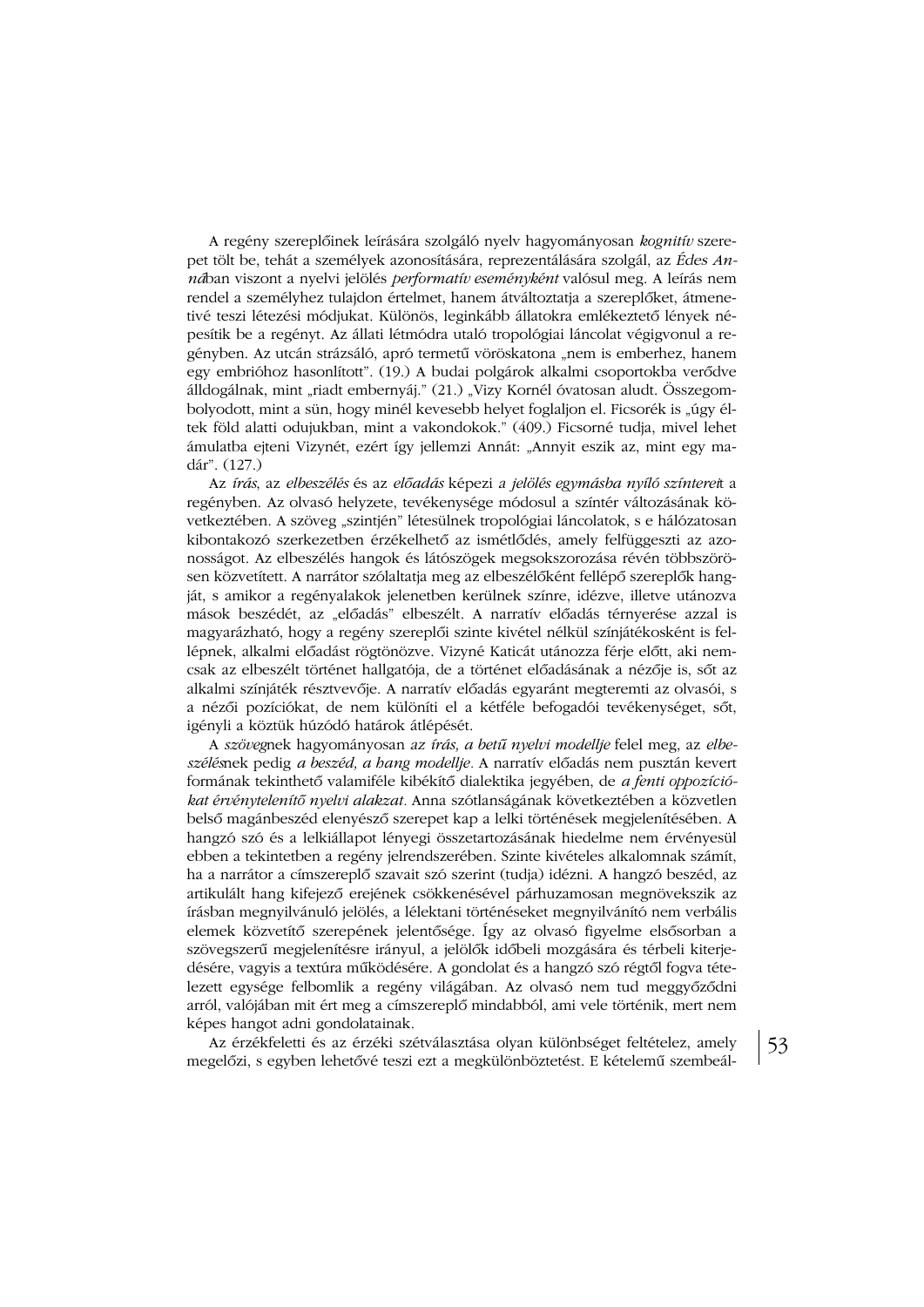lítás a metafizikai gondolkodás hagyományába ágyazott, s számos egyéb formában jelenik meg. Ide tartozik a jelölő és a jelölt fogalmi kettőssége. Az esetek döntő részében a szereplők, s a narrátor sem tudja bizonyosan, mire utalnak, mi helyett állnak, mivel helyettesíthetők a jelek. A jelolvasás önkénye határozza meg a szereplők értelmező tevékenységét, amelyet a narrátor iróniával mutat be. A narrátor komolyan latra vet nyilványaló képtelenségeket is. Ellenfelei nem tudják egyértelműen megállapítani a kerettörténetben megjelenő író politikai hovatartozását, ezért köpönyegforgatónak nevezik, ennek igazolásához pedig elegendő számukra az a fénykép, amelyen együtt látható egy népbiztossal. Az érzékek bizonyosságába vetett hit vaskos tévedések forrása. Ez a Nietzschével kapcsolatba hozható gondolat, amint az korábban már szóba került, erőteljesen áthatja a regényt, s ebből arra lehet következtetni a regény jelhasználatának vonatkozásában, hogy megalapozatlan az érzéki és a fogalmi különválasztásának megfelelően jel és jelölt szétválasztása. A jelolvasás önkénye a regényben a reprezentáló nyelv szemiológiai modelljének az összeomlását sejteti.

Az Édes Annában feltűnően gyakori félrehallások (Gornél-Kornél) az érzékelő képesség korlátosságára irányítják az olvasó figyelmét. Nem igazolja az *Édes Anna* a régi hiedelmet, mely szerint a láthatóság és a hallhatóság a megértés "természetes" közege. A fonocentrikus írásban megjelenő félreértés itt esendőnek mutatja azt az "elsődlegesnek" vagy "eredendőnek" hitt nyelvi rendszert, amely magába foglalja a lét értelmét jelenlétként meghatározó logocentrikus metafizikát. A jelölt önazonossága megkérdőjeleződik a regényben, mivel a szöveg feltartóztatja az utalást, a jelölt rejtőzködik, s szüntelenül változtatja a helyét. (Anna tünemény, látomás vagy eljövendő ígéret.) Értelmezők végtelen sora keletkezik a jelölés mozgásában, s maguk a "dolgok" a keletkező, alakot váltó jelek rendszerén belül mutatkoznak hozzáférhetőnek. A hangzó név alapján azonosítja az áldozatot az a rendőr, aki először jelenik meg a gyilkosság helyszínén, s telefonon jelenti felettesének, mintegy élő adásban közvetítve, mit látott és hallott a helyszínen. Elsődleges feladata, a tett helyszínén talált állapot tárgyilagos leírása, a nyomok rögzítése, tehát a jelenlévő múlt archiválása. Beszámolójából elbeszélések sokasága keletkezik, élő példájaként a nyelvileg teremtett világok összemérhetetlenségének.

# A SZEMÉLYISÉG PERFORMATIVITÁSA

#### Érzékelés – nyelv – gondolkodás

Kosztolányi a személyiség új felfogását hangsúlyozza az Édes Anna megjelenése alkalmából. A szerző tükörszobához hasonlítja a regény mentális terét. Való igaz, hogy a személyiség önmagával mindig a másik róla alkotott képének a közvetítésével szembesül az Édes Anna narratív előadásában. Az ember mindig más tükörképpel találkozik szövevényes emberi kapcsolataiban, s e váltakozó reflexképek segítségével alkotja meg sajátként elfogadható személyiségét. A könyv érvényteleníti a személyiség önállóságának gondolatát. Az én magáról alkotott képzetei nem elszigetelten keletkeznek, hanem a másik ember viszonylatában: "mi nem vagyunk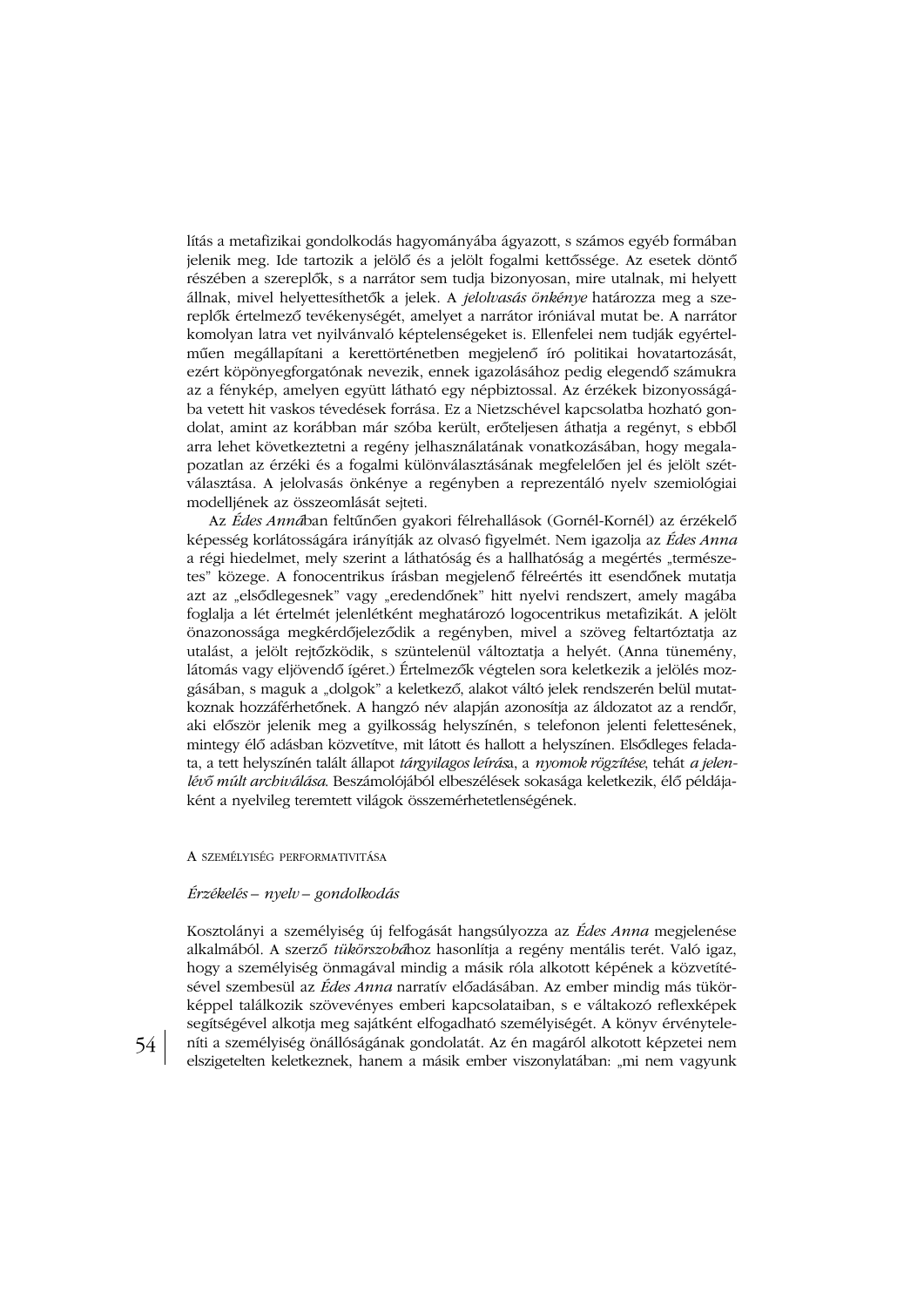külön-külön, hanem egymásban, a valóság nem megfogható, az emberek igazán csak egymás képzeletében élnek."<sup>40</sup> A tükörszobában magára ismerő személyiség azonossága pusztán káprázat: "minden alak száz és száz változatban rémlik."<sup>41</sup>

Kosztolányi az igazság tünékenységének és megosztottságának a tapasztalatára alapozza új személyiségfelfogását. Kissé talányos végkövetkeztetése szerint az irgalom mutatkozik egyedüli olyan értéknek, amely fenntartás nélkül vállalható. Vélhetőleg a másik tekintetére utalt személyiség gondolata vezeti el az irgalom elfogadásáig, mert ez utóbbi fogalma szerint tételezi a másikra irányuló figyelmet. A személyiség alter és ego mindenkori összjátékában létesül, s ebből következően én és másik többféle értelemben is szükségszerűen egymásra utalt: "nem élünk külön életet, hanem egymásban és egymás által élünk mi emberek. A magunk egyénisége, a mi lényegünk embertársaink lelkében tükröződik. Azt mondom, hogy minden bizonytalan, csak egy bizonyos van és ez az egy: az irgalom."<sup>42</sup> Az irgalom tanát hirdető Moviszter a szeretetet hiányolja Anna gazdáinak magatartásából. Véleményem szerint a jóakaratú orvos távlata mellett létesül a szövegben olyan értelmezői horizont, amely a személyiség egzisztenciális vonatkozásaival együtt teszi lehetővé a szeretet és az irgalom fogalmának megjelenítését, s ebben a dimenzióban Moviszter szavainak az érvényessége viszonylagossá válik.

A mimikri, a helycsere, a rejtett azonosulás – amelyek egyben Ferenczi Sándor korabeli lélektani jegyzeteinek a kulcsfogalmai - megszüntethetetlenül többértelműek a regényben. Minden megszorítással együtt talán nem teljesen alaptalan, ha azt feltételezem, hogy Kosztolányi regényének személyiségfelfogása sok szállal kapcsolódik Ferenczi Sándor lélektani fejtegetéseihez, amelyek kötetbe gyűjtve 1932-ben láttak napvilágot.<sup>43</sup> Néhány témakör, jelesül a spiritizmus lélektani megközelítésének hasonlósága szembetűnő a regény és a napló között. Vizyné spiritiszta körbe jár, hogy megidézze elhunyt gyermeke szellemét, s szigorú "anyai" felügyeletet gyakorol Anna magánélete fölött. Ferenczi szerint a "spiritiszta médiumok, ha egyáltalán produkálnak valamit, képességeiket annak köszönhetik, hogy visszaesnek (...) a gyermeki bölcsességbe és mindent tudásba."<sup>44</sup> Vizyné, ahogy férje, s ismerősei nemegyszer megállapítják róla, "gyerekesen" viselkedik, s ez a személyiség "cseppfolyós" állapotára vezethető vissza, legalábbis Ferenczi szerint, aki ebben látja az okkult képességeknek és a téveszmék valóságtartalmának egy lehetséges magyarázatát. "Én már eleve hajlottam arra, hogy úgy véljem, az őrültek hallucinációi nem képzelgések (...), hanem a környezetből és más emberek pszichéjéből származó valódi észlelések, amelyek számukra éppen pszichológiai túlérzékenységük révén hozzáférhetők (...). Fontos, hogy itt eszünkbe jussanak bizonyos emberek úgynevezett okkult képességei, valamint a két állapot, a paranoia és a pszichés túlteljesítés közötti közeli rokonság és a könnyű átjárás."45

A rejtett azonosulás indítékai hasonló szemlélettel jelennek meg Ferenczi írásaiban, mint a regényben. Anna észleli, hogy nem értik meg, illetve félreértik. Önkéntelenül elkezdi utánozni Vizynét. Anna azonosulásában megértés utáni vágya testesül meg. Ferenczi szerint a megértés azonosulás: "Understanding is eo ipso identification."<sup>46</sup> Anna nem érti a környezetét, s őt sem érti a környezete. E két kegyetlenül fájó élmény váltja ki a megértés kényszerét, amely utánzásban ölt testet. A megértés azonosulás, bizonyos értelemben az én feladása, mert a mimikri reak-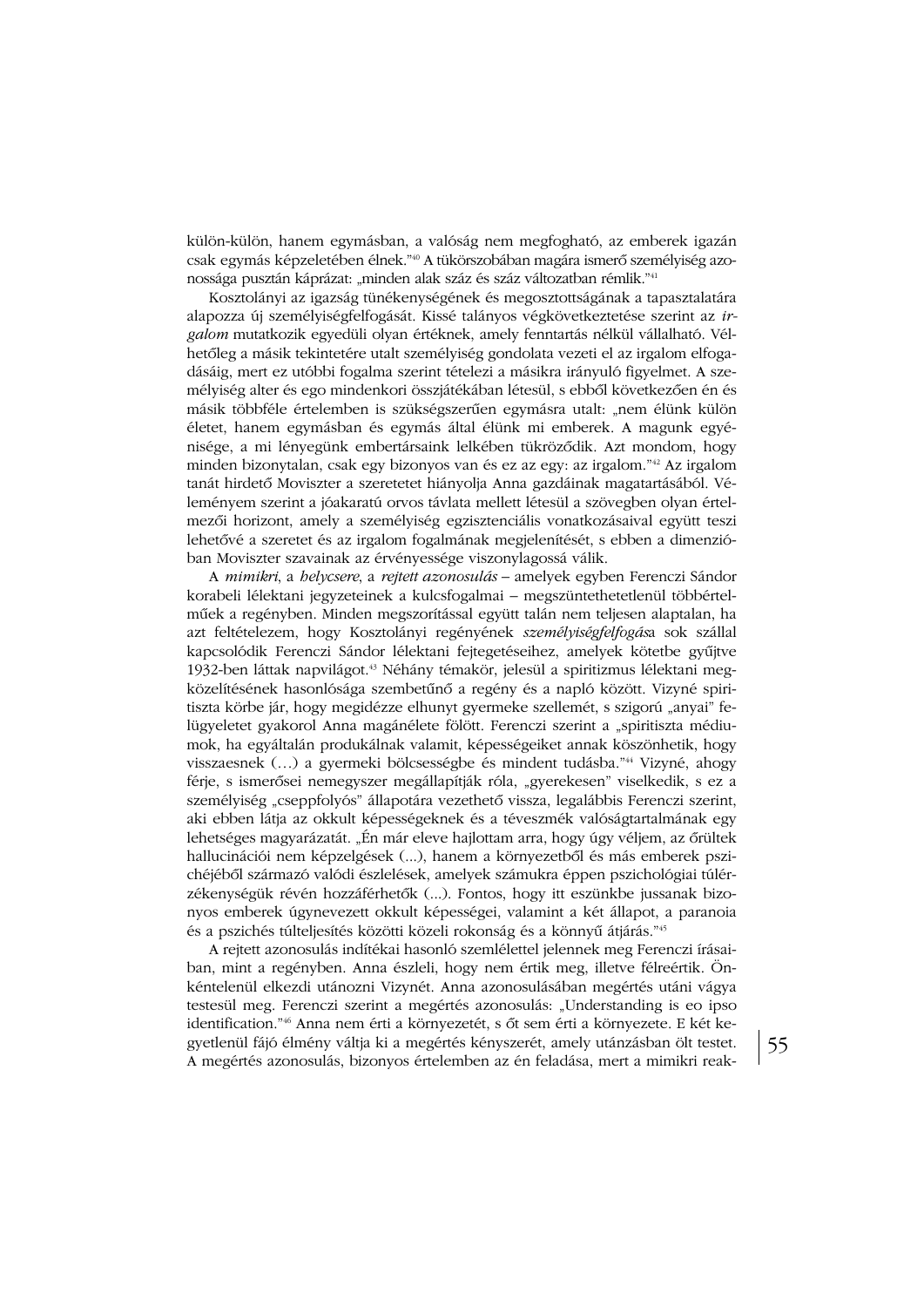ció elvnek van alárendelve. Helyet kell a másiknak biztosítani a saját világban. "Egy rész »magán kívül« kerül. Hasadás. Az üressé vált helyet a támadó foglalja el. Azonosulás."47 A megértés érdekében gyakorolt utánzás és rejtőzködés együtt önfeladást, "cseppfolyósodást" eredményez, amely traumatikus élmény. A trauma valódi oka azonban az ért(het)etlenség, a saját tapasztalat érthetetlensége vagy a környezet értetlensége; mindkettő kiváltja a megértés kényszerét. Anna utánozza Vizynét, Vizyné utánozza Annát. Vizyné nemcsak azért utánozza Annát, hogy a társaság előtt megalázza, kifigurázva megsemmisítse, mivel ezzel a nyilvános helycserével kiszolgáltatja önmagát is. Vizy egészen megrémül látva felesége átváltozását. Vizyné viselkedése zavarba ejtően többértelmű. Ferenczi felfogását követve Vizyné magatartása anyainak tekinthető. Vizyné jóságos anyai hozzáállással helyet cserél a kiszolgáltatott Annával, hogy ezzel önmagát is kiszolgáltassa. A helycsere az elfojtás mintáját követi: "Ahelyett, hogy magamat érvényesíteném, a külvilág (egy idegen akarat) érvényesül az én káromra, rám erőlteti magát, és elfojtja az Ént. (Ez az »elfojtás« őseredeti formája?)"<sup>48</sup> A regény megszüntethetelenül többértelmű a pszichoanalízis távlatából is, mely könnyen csábít önkényes magyarázatokra; ezt a lehetőséget jeleníti meg a túlbuzgó, felvilágosult ügyvéd, akinek a fellépését ironikus megjegyzésekkel kíséri a narrátor a tárgyalási jelenetben. Ugyanakkor Moviszter magyarázata is esendőnek látszik Ferenczi lélektana felől. Amint láthattuk, a mimikri folyamatában az utánzás felfogható a szeretet megnyilvánulásaként, amelyet Moviszter a tárgyaláson annyira hiányol Anna gazdáinak magatartásából.

A regény utolsó előtti fejezetének címében a kérdőszó és az írásjel közötti három pont hiányt jelez. Az olvasóra hárul a feladat, hogy ezt megszüntesse, s helyreállítsa a jelentés folytonosságát. Hiba volna Moviszter szavaival lezárni az értelmezés terét. Az emberséges orvos megkísérli egyetlen mondatba sűrítve megragadni a kettős gyilkosságot elkövető személyiség alapkérdését. Az olvasás voltaképpeni tétje abban fogalmazódik meg, hogy lehetséges-e efféle értelmezői műveletet végrehajtani. Kézenfekvő, de nem kielégítő megoldás, ha az olvasó pusztán a történet szintjén értelmezi a kérdést. E szerint a teljes mondat így hangzik: "Miért követte el Anna a kettős gyilkosságot?" A narratív előadás viszont nem tünteti ki a történetet, a regény poétikai felépítése, szövegalakítása pedig a jelentésteremtő nyelv eszményét valósítja meg, amely egyik záloga a mű megszüntethetetlen többértelműségének. Látnivaló, hogy a szöveg több nyelven íródott, s így többféleképpen olvasható. Latin nyelvű katolikus temetési szertartásszöveg nyitja a regényt. Az ítéletet hozó záró fejezet újra megszólaltatja idézetként a latin nyelvet a szertartásszerű tárgyalási jelenetben. Égi és földi dimenziók találkozása, nyelvi világok ütközése zajlik a keretet alkotó fejezetekben. A földi igazságszolgáltatás nincs összhangban az egyházi szertartás szövegének végső kicsengésével, amelynek lényege a szeretetre alapozott irgalom: "Non intres in judicium cum famula tua Domine." "Ne bocsájtkozzál ítéletre szolgálóddal, Uram" A földi igazságszolgáltatás lényege a jogra alapozott ítélkezés, amely a megértés határaival szembesíti a regény szereplőit, kivétel nélkül. Anna ekkor már korántsem társtalan, mások is megtapasztalják a nyelvínséget, amikor hasztalan keresik a helyes szót, amely megvilágosodást hozhat a történetbe.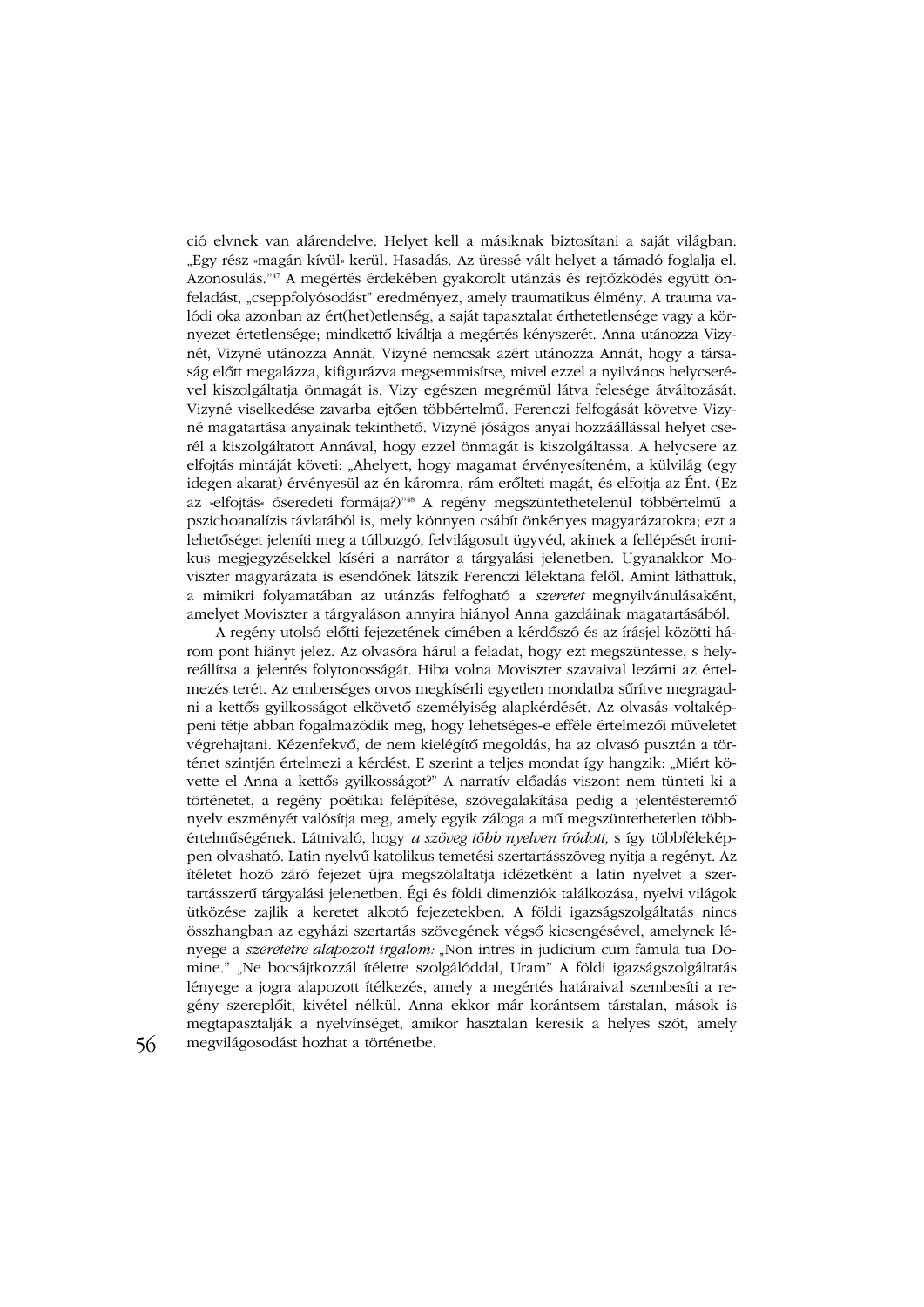Érzékelés és nyelv szövevényes összefüggései tárulnak fel a regényben, felerősítve a regény többértelműségét. Jól ismert, hogy észlelés és gondolkodás viszonya messzire vezető kérdése az európai bölcseletnek. A romantikus nyelvfilozófiai hagyománytól Heideggerig az a vélemény vált meghatározóvá, hogy értelmező nyelv nélkül az öt érzék elveszti iránytűjét, s nem képes összehangolt szenzuális tapasztalatot közvetíteni az ember számára. Az észlelés nem előzi meg a reflexiót: gondolkodva látunk és hallunk – ahogy a német bölcselő mondja. Annát erőteljes érzéki benyomások érik, de szinte néma, nem áll rendelkezésére olyan nyelv, amelynek a közbejöttével értelmezni tudná érzéki tapasztalatait. Hogyan használja Anna a nyelvet? Meddig terjed nyelv által kijelölt világának a határa? Egyetlen alkalommal ered meg a nyelve, amikor Jancsi közeledését észreveszi. A Vad éjszaka című rövid fejezetben Anna többet beszél, mint a regény összes többi lapján. Helyesebben szólva itt beszél, tehát nemcsak megszólított, akihez kérdést intéztek. vagy kérdőre vonták, hanem kezdeményezőként is fellép, évődik, próbál szellemes lenni, anyásan leckézteti Jancsit. Másnap azon csodálkozik, hogy szóba áll vele az úrfi, sőt, megcsókolja, mert "természetesnek tartotta volna, ha (...) az éjszakai találkozás után meg sem ismeri többé, és sohasem beszél a történtekről. Ez sokkal jobban meglepte, mint az, hogy éjjel kijött hozzá." (381.) Anna egyre felszabadultabbnak látszik, de önfeledt pillanataiban sem képes kimondani a "te" szócskát. Mintha magától értetődő volna számára, hogy áthidalhatatlan az a mérhetetlen távolság, amely őt az úrfitól elválasztja. Anna elbeszélt tudata alapján azonban az olvasó nem bizonyosodhat meg arról, hogyan érez és gondolkodik a címszereplő. Anna ugyanis jobbára hallgat, motyog, artikulálatlan hangokat ad ki magából, vagy érthetetlenül suttog. Első látogatásakor egyetlen szót rebeg el hangtalanul: van. Ezen azt érti, hogy van kedve beállni, dolgozni. Ez a nyelvhasználat felforgató hatású. Mindenki félreérti. Vizyné vérig van sértve, Ficsor dühöng. Anna voltaképpen a létigét is kényszer hatására préseli ki magából. Ha Annához szólnak, nem néz a beszélő szemébe, leszegi a fejét, s csak hangok jutnak el hozzá. Nyelvínségben szenved, s nem képes értelmezni érzéki benyomásait. Anna szótlansága, dadogása, töredékes nyelve még azt a kérdést is felveti, hogy beszámítható-e? A bíró tolmácsolja Anna érzéseit a tárgyaláson. Ezzel mintegy azt sugalmazza, hogy lehetséges a másik megértése, ugyanakkor kijelenti, hogy "az emberek nem ismerhetik meg egymást". Viszonylagossá teszi mindkét feltevés érvényességét szó és tett feszültsége, mely áthatja a mű egészét. Az elnök lefordítja értelmes nyelvre Anna kaotikus érzelmeit. (Hasonló műveletet hajt végre tehát, mint a regény olvasója.) Közvetítő tevékenysége alapján megfogalmazható a sejtés, mely szerint a másik segítségével lehetséges önmagunk megértése. A különböző nyelvi világok közötti fordításra vállalkozó bíró azonban tehetetlenül vallja be magának, hogy nem érti, miért követte el Anna a kettős gyilkosságot. A bíró kimondja a végső szót, ítéletet hoz, a regény szereplői is folyton ítélkeznek, de valójában nem értik a másik embert, aki reménytelenül idegen marad számukra. Annyi látszik bizonyosnak, hogy a lelki élet mélységének jele a megfontolt, kevés beszéd, a felszínes gondolkodás ismertető jegye pedig a mértéktelen szószátyárság. Moviszter sem tudja eldönteni, vajon Katica másként cselekedett volna-e, ha Vizyék nem bocsátják el. Mindössze egyetlen szóval fejezi ki teljes tanácstalanságát: "Ha ő itt marad, akkor bizonyára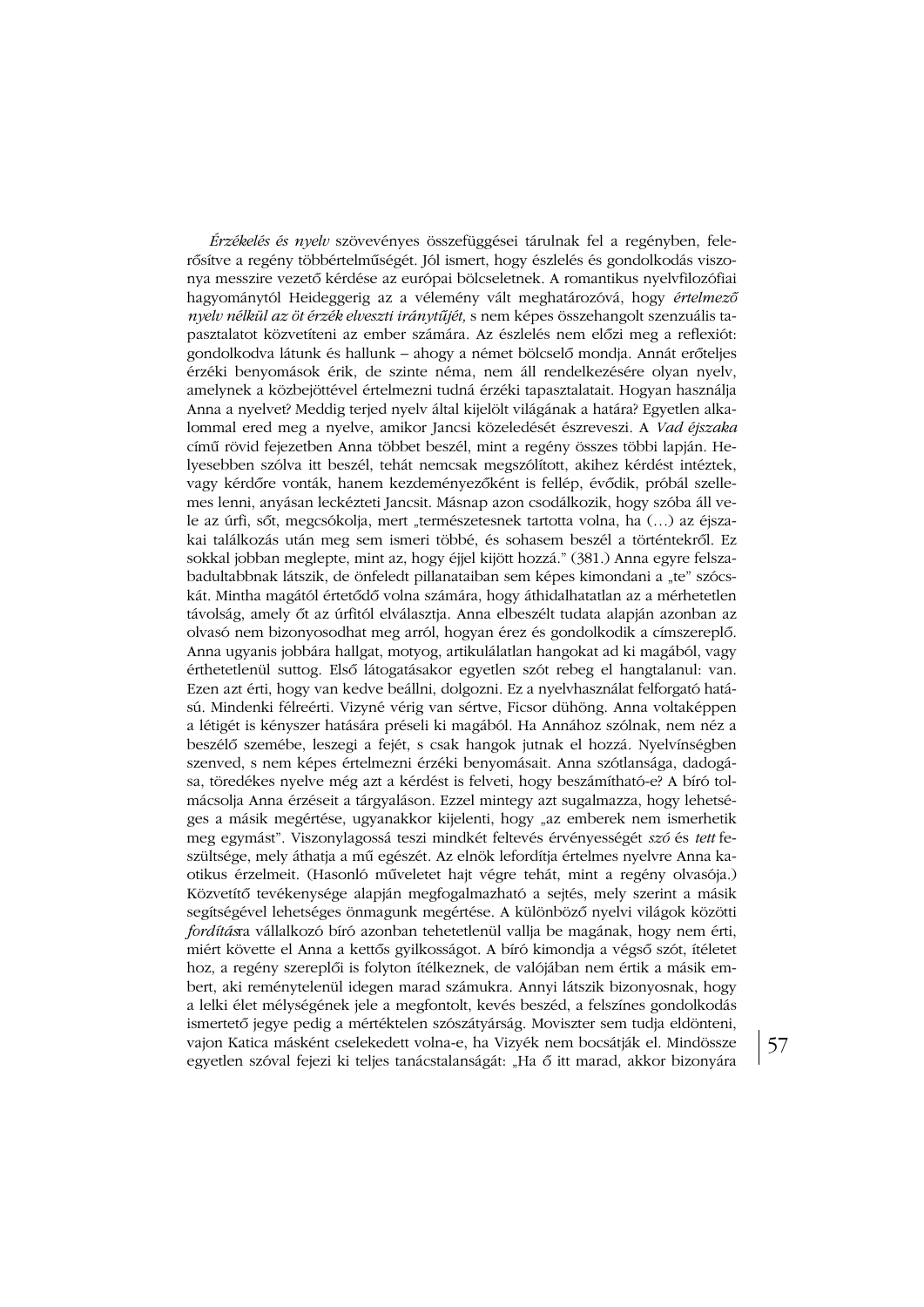nem történik meg ez. Nem gondolja, doktor úr? –Lehet – szólt Moviszter, mélyen eltűnődve -, lehet." (513.)

Anna lényének hangoltságát az "együgyű csodálkozás" határozza meg, amely az értelmező képesség korlátosságát jelenti, s nem a reflexió teljes hiányát. Jellemző, hogy Anna utoljára egy kávéház *ablak*án át pillantja meg Jancsit "valami hosszú rúddal a kezében, egy zöld asztalra hajolva". (439.) Anna idegen képet őriz meg Jancsiról: nem tudja értelmezni a látványt, mert nem ismeri a biliárd-játékot. A regény visszatérő alaphelyzetében Anna nincs tudatában annak, mit lát, mit hall és mit érzékel. Első mozilátogatása sokkhatásként éri Annát. Stefi magyarázza a képeket Annának: "Ő erre nem tudott mit felelni, mert azt sem értette, hogy mi az a zsánereim, aztán zavarta a sok kép, a körülötte ülő közönség. Megköszönte Stefinek, de többet nem ment el. Nem ért rá." (441.) A regény narratív előadása azonban ezen a ponton is megsokszorozza az értékelés távlatát. A "együgyű csodálkozás" nem csak Annát, de a regény többi szereplőjét is jellemzi. Úgy látszik nem képesek Moviszter irgalomról szóló eszmefuttatásának a felemelő erkölcsi távlatát érzékelni, ezért árnyalatlanul, a konkrét példába kapaszkodva utasítják el. "Hallottad? Hogy piskótát adjak a cselédemnek. Piskótát. – Bolond. Bolond." (277.)

Nietzsche elbeszéléseiből jól ismert a "nemes lelkű ember" alakja, aki nem tiszteli a másikat, önzésből hirdeti a szeretetet, ezért tapintatlan azzal, akivel jót akar tenni. Amikor a piskótáról és az irgalomról folytat heves vitát Vizyék társasága, Moviszter viselkedik egyedül nemes lelkűen, mert az élet elevenségében ragadja meg a szeretet lényegét, ezért ismeri fel, hogy az elvétett jó szándék képes megsemmisíteni a másik ember méltóságát. A józan mértéktartás és a földhözragadt gondolkodás különbsége mutatkozik meg abban, ahogy Moviszter szavai Vizyékhez megérkeznek. Vizy és felesége azonban nemcsak önzésből utasítja el Moviszter irgalomról szóló tanítását, de félelemből is, kénytelenek védekezni a nemes lelkű orvos gondolkodásmódjával szemben, mivel az elfogadás, a befogadás, az örökbe fogadás lányuk elvesztése miatt kísértést jelent számukra. A doktor a személyiség méltóságának tiszteletére figyelmeztet, nagy körültekintéssel, tapintattal, finom arányérzékkel, de ez a szelíd tanítás is képes felborítani Vizyék egyensúlyát, ezért védekeznek ellene az orvos megbélyegzésével, ítélőképességének a kétségbevonásával.

Hallgatás és megértés rejtelmes összefüggése erőteljesen foglalkoztatta Kosztolányit.<sup>49</sup> Itt csak a Pacsirtára utalnék. Vajkay elrejti, álcázza valódi érzelmeit, amikor színleg vesz részt egy beszélgetésben. El akarja hallgattatni belül kísértő gondolatait, önmaga elől keres menedéket, amikor megismétli felesége Ijas Miklóshoz intézett szavait "-Pihenni - szólt apa, ki gépiesen ismételte az utolsó szót, melyet hallott, mint rendesen, mikor idegeskedett, és hangjával akarta elnémítani gondolatait." Az éjszakai leszámolási jelenetben pedig ez hangzik el:

"Mindig rosszabb és rosszabb lesz.

-Miért?

-Miért? - kérdezte Ákos is, majd egész csöndesen mondta. - Azért, mert csúnya. Elhangzott, először. Utána csönd támadt. Kopár hallgatás kongott közöttük."

Beszéd, hallgatás és megértés viszonya többféle távlatból értelmezhető az Édes Annában. Az őszinte szó, amint kíméletlenül kimondják, elvéti a helyes mértéket,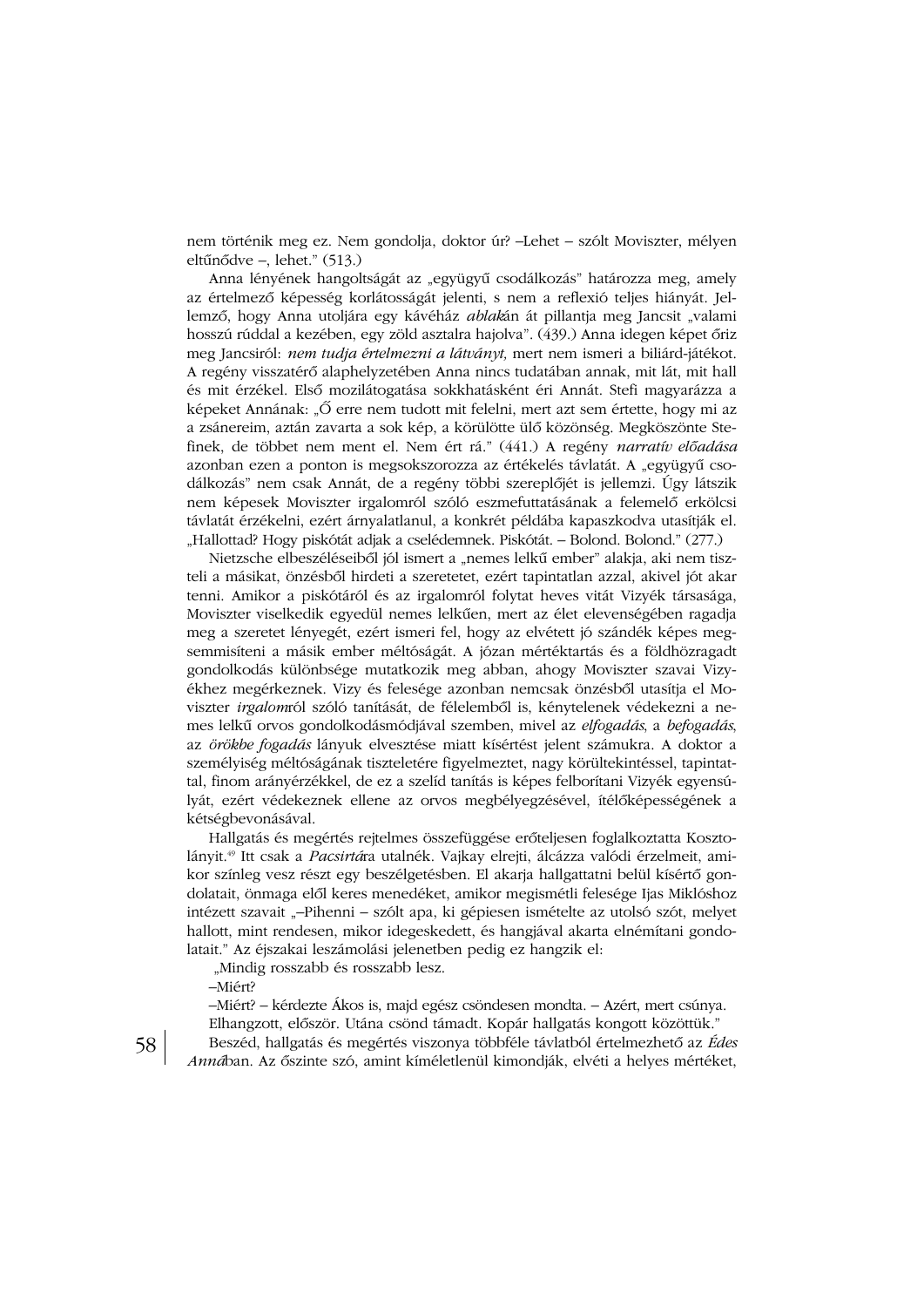sérti az emberi méltóságot, ezért veszít érvényességéből. Az elhangzott szavak nyomán támadt csönd nem a megértés közösségére utal, hanem a kétségbeejtő felismerésre, hogy az ittlét feloldhatatlan tragikumának megnevezése ilyen egyszerűen megtörténhet, hogy a kendőzetlen igazság, amint hangot kap, ennyire *aránytalan* és megalázó. Az igazságszolgáltatás szó szerint és metaforikus értelemben egyaránt hangsúlyosan jelen van Kosztolányi regényeiben. A kerettörténetet nem számítva az Édes Anna utolsó, "Miért...?" című fejezete bírósági tárgyalást jelenít meg, amelynek szó szerint és átvitt értelemben igazságszolgáltatás a feladata. A Pacsirta tizedik fejezete "(melyben elkövetkezik az évek óta készülő, nagy leszámolás, és hőseink az élettől megkapják azt a vigasztalást és igazságszolgáltatást, melyre mindnyájan jogosan számot tarthatunk)" szintén igazságszolgáltatásra hivatott.

A megértés és kimondhatóság határaival is szembesít a regény. Moviszter a szeretet hiányáról beszél, de a hallgatóság nem érti a gyilkosság magyarázataként előadott szavait. Az irgalomról szóló okfejtése is süket fülekre talál. Anna némaságra van ítélve. Nincsenek szavai a megalázó helyzetek értelmezésére, a feltámadó boldogságra pedig nem lehetnek. Amikor először felszabadultan beszélni kezd, Jancsival évődve, az úrfi közönségesnek találja, nyers tréfálkozása megzavarja vágyát, ezért arra kéri, hogy maradjon csöndben, ne szólaljon meg. Jancsi viszolyogya kerüli Anna száját az első éjszaka. Később, amikor Jancsi faggatni kezdi a szerelmi életéről Annát, a lány szótlanná válik, magába zárul, mert a kikérdezés, a vallatás újra függő helyzetbe hozza. Jancsi a maga örömét hajszolja, s amikor felfedezi, hogy bizonyos szavak kimondása érzéki hatással van rá, beszéltetni kezdi, helyesebben szólva, szavak gépies ismétlésére akarja rávenni Annát, akit tárgyként kezel.

A regény egészében, s különösen a tárgyalási jelenetben nyelvek küzdelme bontakozik ki, amelyben arra megy ki a játék, kinek a beszédművelete rendelkezik nagyobb meggyőző erővel. A küzdő felek saját nyelvüket idegen nyelvekkel erősítik meg, hogy minél nagyobb terület fölé terjesszék ki saját nyelvük hatalmát. Az ügyvéd védőbeszéde a pszichoanalízis nyelvét szólaltatja meg, elhangzanak a tárgyaláson latin teológiai citátumok, klasszikus bölcseleti tételek, szállóigék. A kevesek által birtokolt holt nyelv megidézése arra hivatott, hogy erőt adjon az élő nyelvnek. Anna mormog, suttog, motyog, dadog. Szavait tolmácsolni kell, s nemcsak a tárgyaláson. Az "idegen" számára a saját "élő" nyelvében jelenik meg, s nem az "idegen" szóban, a holt latinban.<sup>50</sup> Anna szótlansága, dadogása, töredékes nyelve jóval nagyobb hatást gyakorol környezetére, s ennyiben sikeresebb nyelvi cselekvés, mint az üres beszéd. A szöveg folyamatosan reflektál arra, hogy a beszélők nyelvhasználatuk különbözősége alapján alkotják meg saját világukat. A regény szólamainak gondos megalkotása azt sejteti, hogy az elbeszélő értékrendje szerint a hiteles nyelvi kifejezés érdekében kifejtett erőfeszítés, a megfelelő szó keresése a mély egzisztencia ismérve. A fecsegés érvénytelen beszédműveletnek bizonyul. Az élő beszédhelyzetnek megfelelő nyelvi magatartás az ítélőképesség mértéke a regény világában. A rosszhiszemű nyelvi fellépések nemegyszer a nyelvhasználat paródiájává torzulnak, megmutatván, hogyan érvényesül a nyelv hatalma a beszélők fölött.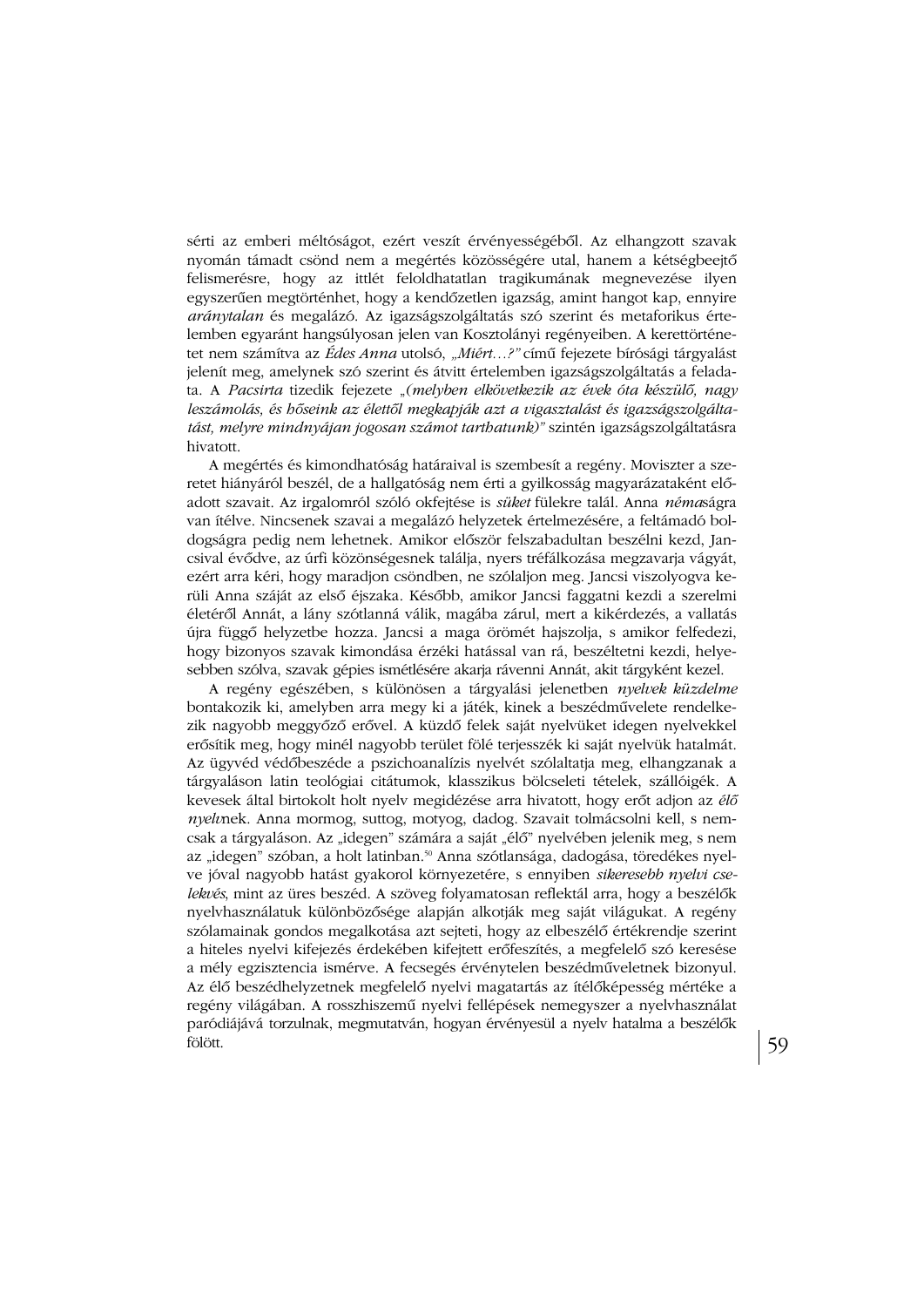Talán nem véti el a helyes arányt a jelen értelmezés, ha azt állítja, hogy Nietsche szelleme erőteljesen áthatja a regény személyiségfelfogását. Nietzsche szerint a hétköznapi ember legfőbb vágya, hogy színpadi hős legyen. Mintha a regény igazolná a német bölcselő felismerésének különös érvényességét. A szereplők látszatok szerint élnek, s következetesen alakítják szerepeiket, olyan sikerrel, hogy eljutnak egészen addig, hogy nem tudják többé megkülönböztetni önmagukat. A látszat-én megalkotása és következetes alakítása megvédi a szereplőt önmaga rettenetes titkától, amelybe nem akar jobban belebonyolódni, mert nincsenek rá szavai. Ennyiben Édes Anna szótlansága nem ismeretlen a fesztelen társalkodók számára sem, mert belső világuknak vannak olyan tartományai, amelyek hozzáférhetetlennek bizonyulnak. Másfelől a személyiség tükörjátéka abban is megnyilvánul, hogy a szereplők kívül keresik a magyarázatot életproblémáikra, s így egyre jobban eltávolodnak belső világuktól, amely ismeretlen veszélyeket hordoz magában. A külvilág felé a történelem áldozatainak mutatkoznak, mintha e szerep eljátszásával védekeznének a kimondhatatlanul személyes fenyegető valójától. Nietzsche világít rá, miért nem akar jobban belegabalyodni az ember abba a szövevénybe, amely közvetít önmaga és a másik között, s amelybe maga is beágyazódik. Ebben a hálózatban helyezkedik el akkor is, amikor próbálja megérteni önmagát, de "mindig csak azt tudatosítja magában, ami éppen a nem-individuális benne."51

Kosztolányi joggal hasonlítja tükörjátékhoz a regény új személyiségfelfogását. Én és másik kapcsolatainak hálójában helyezi el szereplőit, akik önmagukról is közvetítő rendszerek működése által szerezhetnek tudomást. Nietzsche tagadta, hogy a tudat tükröző eszköz-szerepet játszik az én megismerésében. Az emberi szövevényt közvetítő rendszernek tekintette. Kosztolányi regénye Nietzsche szellemében nevezhető tükörszobának. A német filozófus szerint a tudat nem képes tükröt tartani a belső világnak, mert annak nem megfigyelő szerve, hanem elválaszthatatlan alkotóeleme. "Az egész élet lehetséges volna anélkül, hogy mintegy tükörben látná önmagát: mint ahogy valóban ennek a mi egész itteni életünknek a túlnyomó része még most is e tükröződés nélkül játszódik le."52

#### Fiktív igazságok. A létezés performatív erejének megfékezése

Átmeneti világban, tébolyult történelmi időben játszódik az Édes Anna cselekménye. A dolgok nem azonosak önmagukkal, ezt naponta megtapasztalják a benne élők. A történelem színpada folyton átrendeződik, s aki ebben a körforgásban elszenvedi a változásokat, úrrá akar lenni az érzékletek sokféleségén. A szüntelen változásban lévő lét megismerése érdekében tételezi adottságként a levést (Werden), s igyekszik előítéletekkel, képleteket követő magyarázatokkal egyszerűsíteni, rendezni az alakuló világot. A megismerés, a hit, a logika és az ész segítségével akar úrrá lenni a létező a gondolkodás performatív erején, amely szétveti a rendelkezésre álló kereteket. A fiktív igazságok a kiszámíthatatlanság önkényének kitett személyiség számára valamiféle szabályt, rendet nyújtanak, amellyel védekezhet a teljes viszonylagosság kísértésével szemben, hogy ne tudjon mást gondolni, mint ami megszilárdítja "Én-be" vetett hitének alapjait.<sup>53</sup>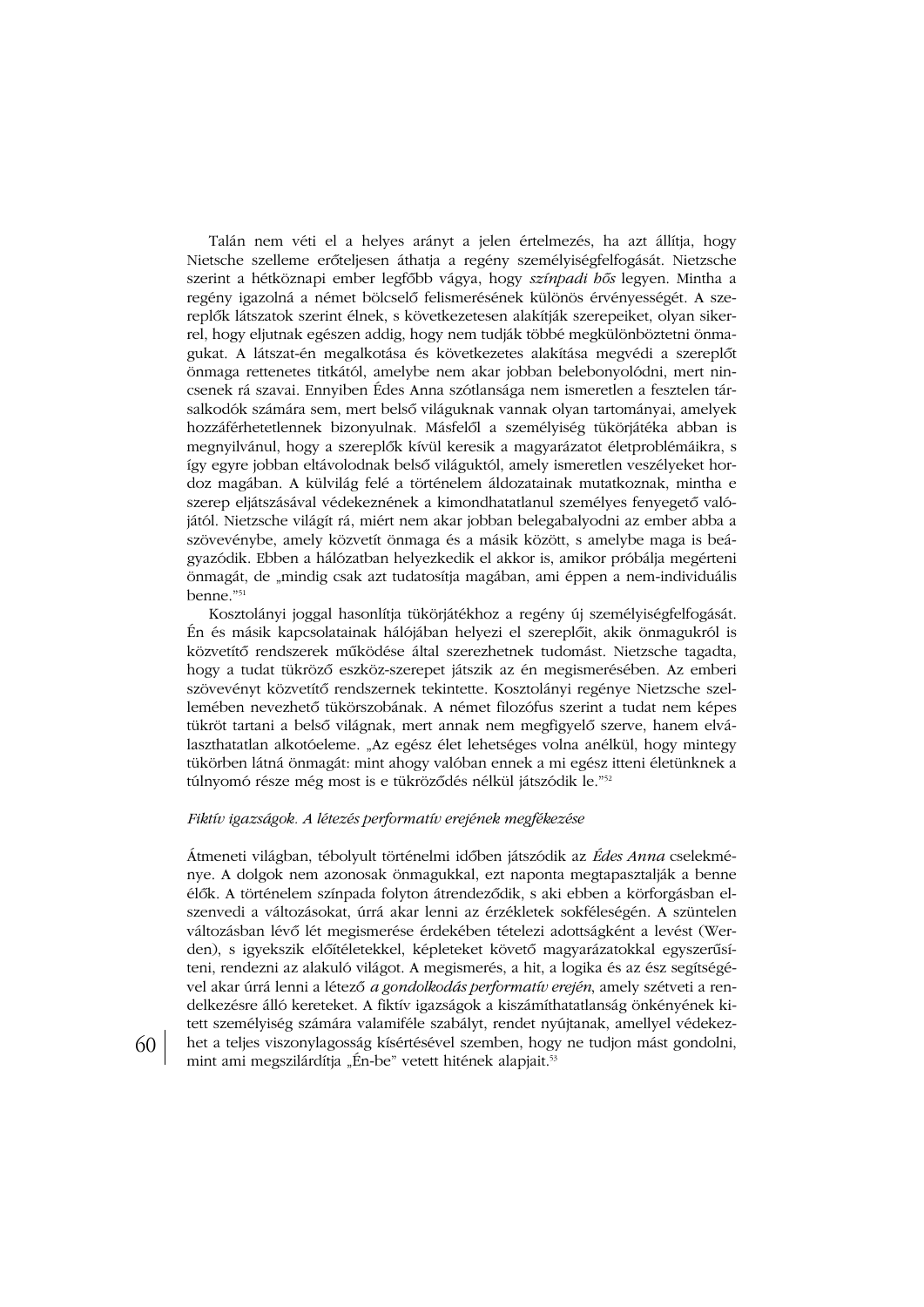Meglehet, hogy a krisztinai polgár gondolkodása nem is annyira egysíkú, rosszhiszemű és önkényes, inkább csak megfontoltan takarékos. A történetet keretező fejezetek alapján a budai polgár korlátoltságáról szokás értekezni, s fel sem merül, hogy a túlzás, a mértékvesztés egyfelől mimikriként fogható fel, amely a gondolatok elrejtésével téveszti meg a másikat, akinek az ítéletétől joggal tarthat, másfelől ön-ironikus gesztusként is felfogható. A nyilvánvaló túlzás, az értelmező ráfogás és egyszerűsítés, éppen a belső függetlenségének megőrzésére törekvő polgár védekezésének egyik formája a személytelen történelem örvénylő erejével szemben, amely minden kívülállót mélybe akar rántani, s maga alá akar gyűrni.

Nietzsche írja, hogy a dolgok valóságos adottságainak számbavétele kártékony az élet feltételeire, mert ellentétes velük, ezért a "látszatra van szükség az életben maradáshoz."<sup>54</sup> Vizyék évek óta látszatházasságban élnek. A regény valamennyi szereplője ad a látszatra. Moviszter kifelé segítőkész orvos, aki nemcsak a testi sebeket gyógyítja, de a lelkieket is. Valójában nem hisz abban, hogy a lelki bajokon lehet segíteni. Tagadhatatlanul vannak fokozatok a gondolkodói magatartás tudatosságát illetően a regény szereplői között, abban viszont megegyeznek, hogy csakis fiktív igazságok szerint képesek értelmezni a környező világot, s a másik embert, Azonosságot tételeznek ott, ahol a különbség megszüntethetetlen, ésszerűnek mondják azt, ami kiszámíthatatlan, felismerésnek tekintik az előítéletet, s gondolkodásnak, a nyelvi kényszert. E szabály alól a bíró sem kivétel, legfeljebb annyiban, hogy ő tudatában van az ítélet végső megalapozhatatlanságának, s ez által emelkedik a többi szereplő fölé. Jól sejti, hogy a tanúk, a vád és a védelem képviselői milyen személyes érdekeltség igényei szerint alkotják meg a valóság látszatát, s kétségbeesetten vallja be magának, hogy tisztán látni nem lehet, mégis meghozza az ítéletet. Az esetet jogi értelemben lezárja, a történetet viszont csak berekeszti, anélkül, hogy a regény nyugvópontot találna.

A szereplők ragaszkodnak fiktív igazságaikhoz, amelyeket érzéki bizonyosságokkal támasztanak alá. A regény azt sugalmazza Nietzsche szellemében, hogy a látszat hatalma tartja fogva a szereplőket, mert természetesen nem állnak az ő rendelkezésükre sem olyan eszközök, amelyekkel "egy igaz világot megkülönböztethetnénk egy látszólagostól."<sup>55</sup> Nietzsche szerint nincs semmi, ami azonos volna önmagával, mert a valóságban csak szakadatlan változás létezik. A regényben zajló történelmi események igazolják ennek a tételnek az érvényességét. A szereplők alakoskodása, mimikrije, politikai köpönyegforgatása is felfüggeszti a személyiség azonosságát. Az arcváltás nyelvcserét is maga után von. Amikor Ficsor nyeregben érzi magát a vörös uralom idején, mindenkit elvtársnak szólít, s ezt a köszöntést Vizy kényszerűen viszonozza. A proletárdiktatúra bukása után a házmester méltóságos uramnak nevezi Vizyt, aki a behódolást vonakodva, késleltetve fogadja el, hogy élvezettel nézhesse Ficsor vergődését, akit büntetésből, a megtorlás vágyától hajtva továbbra is elvtársnak szólít. Ficsor és Vizy történelmi udvariaskodása felfogható nyelvek küzdelmeként. Ficsor elvtársként nem javíthatná meg önként Vizyék elromlott csengőjét, viszont házmesterként minden további nélkül szívességet tehet a méltóságos úrnak.

A történelem önkényében, kiszámíthatatlan játékában, s a felbomlott társadalom életében is megjelenik a szörnyűséges (das Ungeheuer), az a nietzsche-i érte-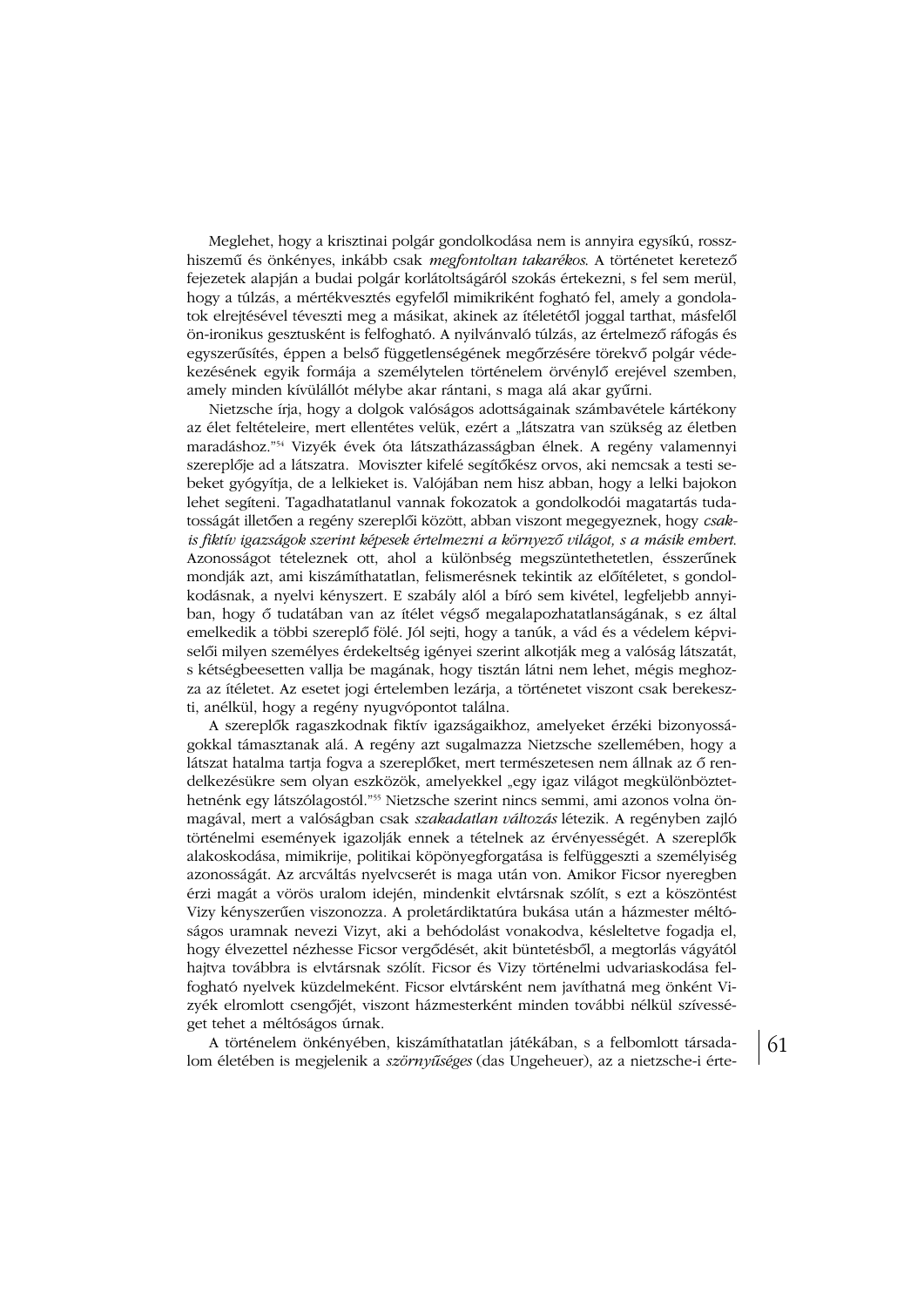lemben vett titokzatos erő, amelyen nem lehet felülemelkedni, mert mindent magával ránt. Nincs olyan biztonságos tér, sem az otthon, sem a baráti kör, ahonnét e roppant örvényléstől távolságot lehetne tartani.

Vizyné nehezebben bocsát meg, mint a férje, aki nem tud olyan kérlelhetetlen lenni, mint a felesége. Vizyné Ficsorral szemben kíméletlenül elutasító, sőt legszívesebben börtönbe csukatná. Kosztolányi regénye az igazságosság hiányát mutatja meg a felbomlott társadalom életében, azt, hogy mennyire foglya mindenki az önérvényesítés érdekeinek. A dolgok reménytelenül többértelműek. Távol van az értelem, a jelentés és az igazság ettől a világtól. A főváros utcái, terei "átokfölddé" változnak, ahol mindennaposak az abszurd jelenetek. Vizyné képtelen felülemelkedni elszenvedett sérelmein, mert nincsenek céljai, ezért nem képes távlatot adni hátralévő életének, amelyből erőt meríthetne. Látásmódja beszűkül, nem csoda hát, hogy éppen a tökéletes cseléd birtoklásában talál vigaszt.

Az illúziók szertefoszlanak, az érzékcsalódások lelepleződnek, de ebből nem születik új igazság a regényben, legfeljebb a szereplők bizonytalansága fokozódik, amelynek következtében mozgósítják mentális védekezési eszközeiket. Az adottságként tételezett világ megismerésére irányuló kísérleteik voltaképpen azt a célt szolgálják, hogy ne kelljen szembesülni a szüntelenül keletkező és elmúló létezés (Werden) kiszámíthatatlan természetével. A jelen értelmezés távlatából a performativitás erejéről beszél Nietzsche, amikor azt, mondhatni a létezés megkerülhetetlen adottságaként tételezi: "Nem létezik tényálladék, minden folyékony, képlékeny, megragadhatatlan, visszahúzódó; a legtartósabbak még mindig saját nézeteink."<sup>56</sup> A regény szereplői azt tekintik adottságnak, amit észlelnek. A megismerés számukra érzéki bizonyosságot jelent. Saját megszokásaikhoz igazodó értelemmel ruházzák fel a dolgokat. Korábbi értelmezéseik üres jelekké válva hagyományozódnak tovább újabb magyarázataikban. Az előítélet jelölő láncolatokat alkotva vesz részt a regény jelentésalkotásában. "Tények nincsenek csak interpretációk." – írja Nietzsche. Az értelmezések különbözőek, s mindegyiknek megyan a maga perspektívája, ezért megszámlálhatatlanul sok értelem van világ-magyarázataink mögött.<sup>57</sup> Különösen érvényes ez a belátás az *Édes Anna* tükörszínjátékra emlékeztető világában.

A szereplők mennyiben vannak tudatában megismerő képességük korlátosságának? Moviszter talán azzal emelkedik a többi szereplő fölé, hogy elfogadja a sorsát, s ezáltal hozzá is tesz valamit, alakítja, nemcsak elszenvedi azt. Az orvos naponta látja az ember esendőségét. Kénytelen tudomásul venni, hogy lényegében nem tud segíteni a másik emberen, legfeljebb az elrontott élet testi tüneteit képes orvosolni. Talán a bíró mellett ő az, aki a legtöbbet sejti az emberi helyzetről, a "conditio humana"-ról, ezért képes reflektálni arra, ha a megértés határaiba ütközik. Vizyék társaságában egyedül ő képes észlelni, számon tartani, s mérlegelni a vélemények ütközésében megjelenő nézőpontok különbségét. A társasági élet gyógyító ereje Nietzsche szellemében abból fakad, hogy a résztvevők mások kárára szereznek örömet maguknak.

A regény szereplőire jótékony hatással vannak a beszélgetések, felvillanyozódnak tőle, mert az önmegerősítés vágya hajtja őket. A harc szelleme korántsem idegen a békésnek látszó családi összejövetelektől. E szócsatáknak leggyakrabban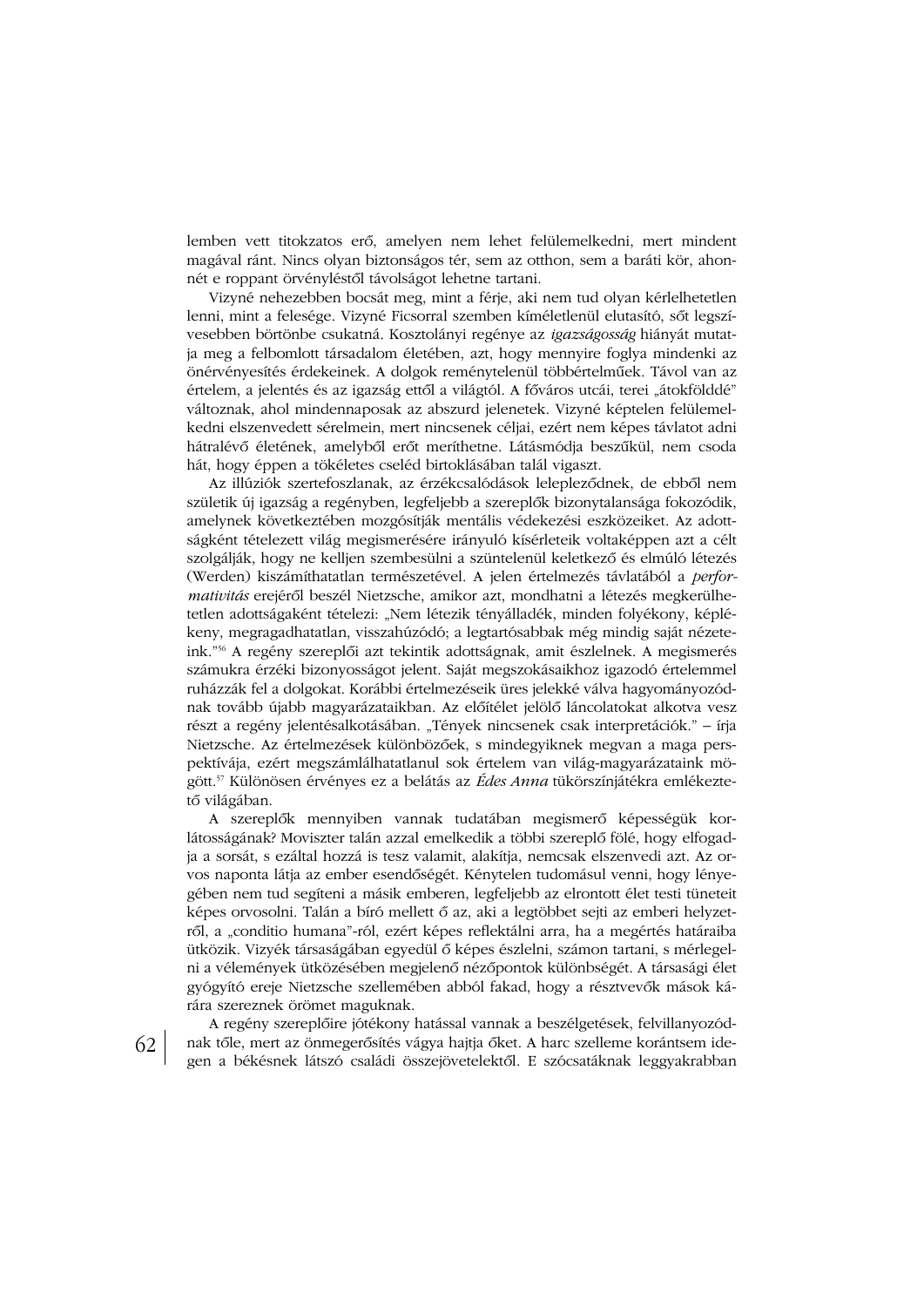Moviszter a vesztese, aki cseppet sem élvezi, ha másoknak fájdalmat okoz, ellenben barátai erőt merítenek a gonoszkodásból. "Egy társasági beszélgetés során minden kérdés és minden válasz háromnegyed része azért hangzik el, hogy a beszélgetőtársnak egy kis fájdalmat okozzunk; ezért hajhásszák oly sokan a táraságot: erőérzetet merítenek belőle."<sup>58</sup> Moviszter sem mondható fenntartás nélkül figyelmes, segítőkész beszélgetőtársnak, mert kissé felülről néz a másik félre. Egykedvűen fogalmazza meg alapelveit, mert távolról sem reméli, hogy képes volna bárkinek a gondolkozását megváltoztatni. Nem hisz abban, hogy különböző meggyőződésű emberek kölcsönös megértésre juthatnak egymással. Rezzenéstelen arccal veszi tudomásul, hogy szavai nem jutnak el beszélgetőpartnereihez.

A létezés performatív erejének megfékezésére szolgál a morális ítélet formájában kifejezésre jutó büntetés, mely kezdetektől fogva számos változatban felbukkan a regényben. Az elbeszélő azonban nem sújtja erkölcsi megvetéssel Annát, aki gyilkolt, s ebben talán az a meggyőződés fejeződik ki közvetve, melyet a német bölcselő így fogalmazott meg: "a morális megyetés nagyobb méltánytalanság és kártétel, mint bármilyen bűntett."<sup>59</sup> Annát folyamatosan megalázzák, megbüntetik. A büntetésnek nincs semmiféle megtisztító ereje a regény világában. Ez vonatkozik a bírósági ítéletre is, az Annára kirótt börtönbüntetésre. A regény nyitányában felhangzó latin szertartás-szöveg viszonylatában elmondható, hogy a büntetést nem követi megkönnyebbülés, föllélegzés, a vezeklő nem nyeri vissza méltóságát, s nem fogadja vissza a közösség, inkább bűnösként megbélyegezve kitaszítja. A morális ítéletben kifejezésre jutó büntetésben a megtorlás szelleme nyilatkozik meg, amely a bosszú ösztönének egyik formája.

A keresztény irgalomról szóló tanítás hiedelme reflektálatlanul öröklődött tovább a regény értelmezésének története során. Mit jelent valójában a keresztény irgalom tana a regény világában, amelyet az értekezők kifejtetlenül Moviszter erkölcsi meggyőződésével azonosítanak? A regényt latin nyelvű imádság vezeti be, amely a meghalt lelki üdvösségéért szól a katolikus temetési szertartásokon. Az első kiadásban a halottért való imádság csak latinul jelent meg. A regény mai értelmezőjének magától értetődően számolnia kell azzal, hogy Kosztolányi korában nem hangzott idegenül ez a szöveg, mert abban az időben a latin nyelvű egyházi szertartások jóval gyakoribbak voltak, mint napjainkban. A szertartáskönyv fő textusai a hitoktatás, s a középiskolában kötelező latin nyelv tanítása révén a könyv nélkül ismert szövegek törzsanyagát képezték. Kosztolányi rövidítette az eredeti szöveget. A katolikus teológia tanítása szerint Moviszter az irgalmasság erkölcsi erényével rendelkezik, mivel segítséget nyújt akkor is, amikor az igazságosság és a jog alapján az nem várható el. Nem mentegeti Anna szörnyű tettét, de mértéktartással elemzi a lélektani indítékokat. A bírósági tárgyaláson végső soron egyedül az ő megnyilatkozása tanúskodik megértésről, amely nem jelenti a szörnyű tett elfogadását, vagy a bűnös felmentését, de a gyilkossághoz vezető érzelmi-lelki tényezők megfontolt mérlegelését igen. Kérdéses, hogy a mértéktartás erényével rendelkezik-e Moviszter? Az orvos súlyos cukorbeteg. Kórosan elhízott, ennek ellenére folyton tömi magába a réteseket. Annát is kínálgatja, aki viszolyogya utasítja vissza. Ez a jelenet ironikus ellenpontja a nevezetes piskóta-epizódnak, amelyben Moviszter alakja felmagasodik, mivel egyedül ő képes megérteni, miért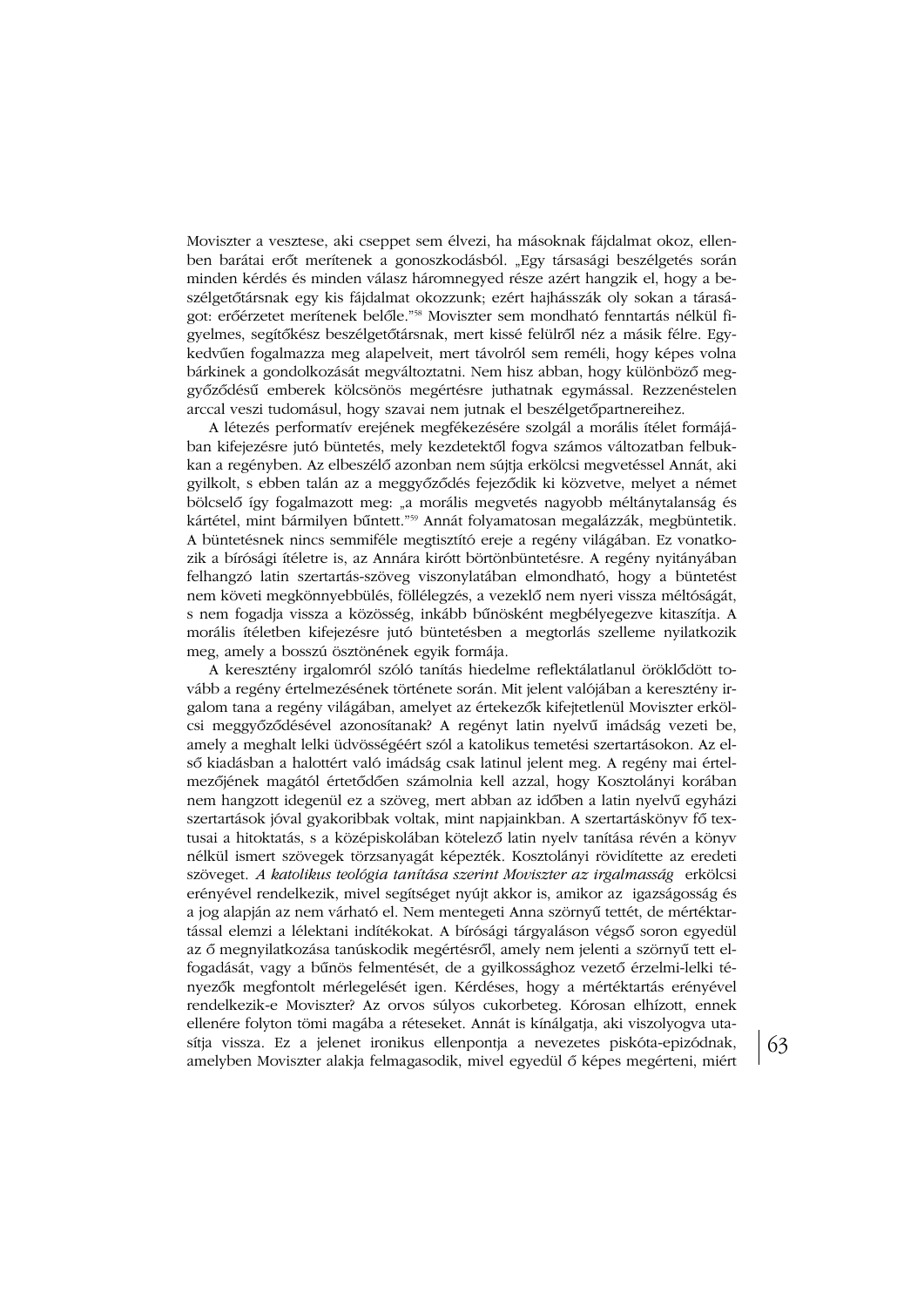nem fogadja el Anna az édességet, holott – nomen est omen – nagyon is szereti. Moviszter gyengeségének a kiemelése azért indokolt, mert ez a jelenet ismétlődik, amikor a gyilkosság előtt Anna falja a piskótát. Anna korábbi önmegtartóztatása átcsap mértéktelen habzsolásba. Anna a keresztény erkölcs szerint három gyilkosságot követ el, mert a magzatelhajtás is annak számít. Ezért is kétséges, hogy a regényben a kersztény értékrend alapján esne szó az irgalomról. A Szentírásban Isten irgalmassága hasonló a gyermekét szerető szülőhöz, de túl is szárnyal minden emberi jóságot (Iz 49,15) Az irgalom az Ószövetségben az anyai szeretetre utal. Az anya védelmezi a méhében hordozott életet. Anna nem az élet gyarapításáért vállal szenvedést, hanem a magzat elhajtásáért. "Legyetek irgalmasok, amint a ti mennyei Atyátok is irgalmas!" (Lk  $6,36$ ) – ebben Moviszter részesül, aki a szereteten alapuló ajándékot továbbadja, s másokat is részvétre késztet a felebarát iránt. (Ef 2, 4–9; 4, 32; Kol 3, 12) Moviszter azonban meghasonlott ember.

A szereplők megítélése szorosan összefügg az elbeszélő magatartásával, amelyre nemcsak az értelmezés függvényeként tételezett igazság gondolatával gyakorolt nagy hatást Nietzsche, de az öröklött erkölcsi hiedelmek átértékelésével is.

# Performatív átmenetek a szereplők között

Az Édes Annáról szóló magyas elemzések szinte egyhangú megállapításával szemben magam úgy vélem, hogy az elbeszélő iróniája a saját értékrendjéhez legközelebb álló szereplők vonatkozásában is megszólal a részvét hangjai mellett. A többszólamúság, az értékelés távlatainak összetett játéka vonatkozik Moviszter, sőt, Édes Anna bemutatására is. Másfelől az elbeszélő nem tagadja meg együttérzését Vizyéktől, sőt a regény legellenszenvesebb színben feltüntetett szereplőjétől, Patikárius Jancsitól sem.

Helyesen tették a regény eddigi értelmezői, hogy hangsúlyozták Moviszter emberségét. Valóban ő a legkülönb tagja Vizyék társaságának. Korántsem bizonyos azonban, hogy Moviszter testesíti meg a regényben az elbeszélő értékrendjét. Az elbeszélő iróniája a keresztény irgalom tanát hirdető orvost sem kíméli. Moviszter fiatal korában tanársegéd, szívspecialista a berlini egyetemen, itthon kényszerpályára kerül, kénytelen tömegorvoslást vállalni. A munkába temetkezik. Felesége csalja, semmibe veszi, a társaságban hóbortos vénemberként tartják számon.

Moviszter saját életét nem tudja hirdetett elvei szerint kormányozni. A szeretet számára a legfőbb érték, ugyanakkor retteg a cselédjétől, aki zsarnokoskodik családja fölött. Az orvos fásult, unott arccal jár-kel, de a rendelőben felölti "nyájas, társadalmi arcát." Jól tudja, hogy a betegségek lelki okait nem képes megszüntetni, ezért érzi magát orvosként feleslegesnek. Miután Vizyné hasztalan fordult cselédkapitányhoz segítségért, hogy új lányt találjon, háziorvosa: "(b)izonyos fásult részvéttel tekintett rá, mint idegorvos a gyógyíthatatlan betegére." (103.) Moviszter "(k)iábrándultan fogott hozzá a formasághoz, melyet már annyiszor hiába csinált végig életében." (470.) Moviszter takarékosan alakítja szerepeit, mivel rezignáltan tudomásul veszi, hogy nem lehet megváltoztatni az emberek meggyőződését, mert a hangoltságból fakadó nézetkülönbségek megszüntethetetlenek.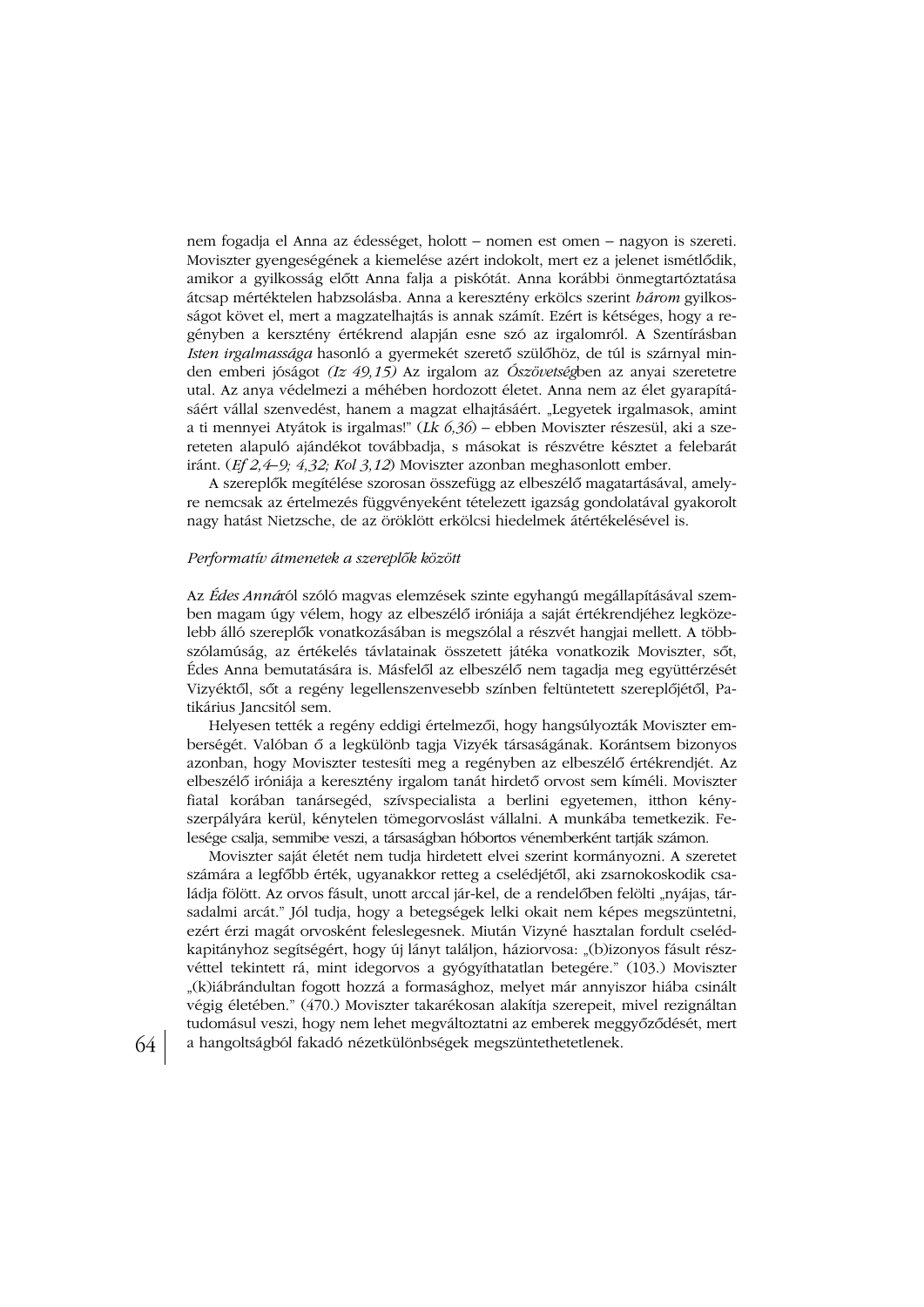Kivételesen megtörténik, hogy az elbeszélő elragadtatja magát, s kíméletlen bírálatban részesíti szereplőit. Patikárius Jancsiról ezt mondja: "nem volt ennél megbízhatatlanabb fráter az egész földgolyón." (303.) A elbeszélő hasonlóképpen értelmezi a részvét fogalmát, mint Moviszter, amikor a másik ember tiszteletének a hiányával jellemzi Jancsi nihilizmusát. Jancsi előtt nagynénje és férje nem volt több, "mint egy-egy szereplő, aki véletlenül épp ezt a maszkot választotta magának, s csak ezért viseli, mert különösen kedve telik benne. Hiányzott belőle a részvét, mely egy idegen életet is éppoly végzetesen szükségesnek érez, mint az önmagáét." (315.)

Jancsi maszkot viselő szerepjátékosként tekint a másik emberre. Vizyné ezt jól tudja: "Ismerlek, szép maszk. El ne csavard annak a lánynak a fejét." (286.) Amikor ezt kimondja, az asszony nem sejti, hogy máris áldozatává vált Jancsi szerepjátékának, ugyanis sikerül elhitetnie magáról, hogy romlottabb a valóságosnál, a félrevezetett asszony viszont éppen a tévedésével kedveskedik Jancsinak, aki attól szenved, hogy felnőtt létére tapasztalatlan a szerelemben. Jancsi akkor is játszik, amikor megerősíti Vizynét tévedésében. Lekezelő kijelentéseket tesz a nőkről, s ezzel igazolja Vizynét, aki megelégedetten olvassa tovább a férfi arcáról a bűn titkos jeleit. Mindketten azt hiszik, hogy képesek kívül maradni a megtévesztő látszatok játékán. A regény világában azonban nincs ilyen hely, olykor még a szerzői szerepbe helyezkedő narrátor is elcsodálkozik teremtményein: "a vezérigazgató irattömböt húzott ki zsebéből, irónt kért Jancsitól – érdekes, nem is volt irónja! –, s máris írt rá valamit." (321.)

Jancsiról kiderül, hogy szenved a magánytól, a hirtelen rátörő szorongástól, a szélsőséges hangulatváltozásoktól, de fél szembesülni önmagával. Az egyedüllét fájdalmát nem képes elviselni, ezért nem merészeli értelmezni széteső személyiségének az alaptapasztalatát. Inkább társaságba menekül, s mesterséges szerekhez folyamodik. Amikor egyetlen barátja magára hagyja a farsangi mulatságon, Jancsi kétségbeesve ordít karját kitárva – Anna testtartására emlékeztetvén – Elekes után: "Egy darabig még állt, kitárt karokkal, aztán leroskadt székébe." (487.) A kóros lehangoltság ellen észveszejtő játékokkal védekezik. Folyton izgató látványosságokat keres. Az elbeszélő azonban nem tagadja meg a részvétet a veszendő sorsú fiatalembertől, akire "színtelen, alaktalan szomorúság borult". Még róla is elmondható, hogy esendően tapogatózna a másik felé, de önmagába zárul, s reménytelenül idegen marad.

Jancsi védekezni próbál a céltalan szerepjáték kísértése ellen. Amikor Vizyékkel beszélget, észreveszi, hogy vendéglátóit pusztán egy alkalmi jelenet szereplőinek látja, akiknek az arcát maszk takarja. Elszégyelli magát a tiszteletlen gondolattól. "Az ilyen benyomások zavarba hozták, s igyekezett elterelni őket. Köhentgetett, közbeszólt, hogy várják őket Egerben, csak menjenek le, s az asztalon levő evőszereket babrálgatta." (315.) A következő pillanatban azonban a mámor bujtogatja, s nem képes ellenállni az érzéki vágynak, a képzelet vad játékai magával ragadják. Amint magára marad Vizyék lakásában, a családi szentély "bűntanyává" változik. Emlékezhetünk rá, Esti Kornél világos különbséget tesz szó és cselekvés között. Kedvenc foglalatossága, hogy képtelen feltevésekkel kísérletezik. Sokat képzelődik, gondolatban bűnöket követ el, ám ezekért nem tartozik felelősséggel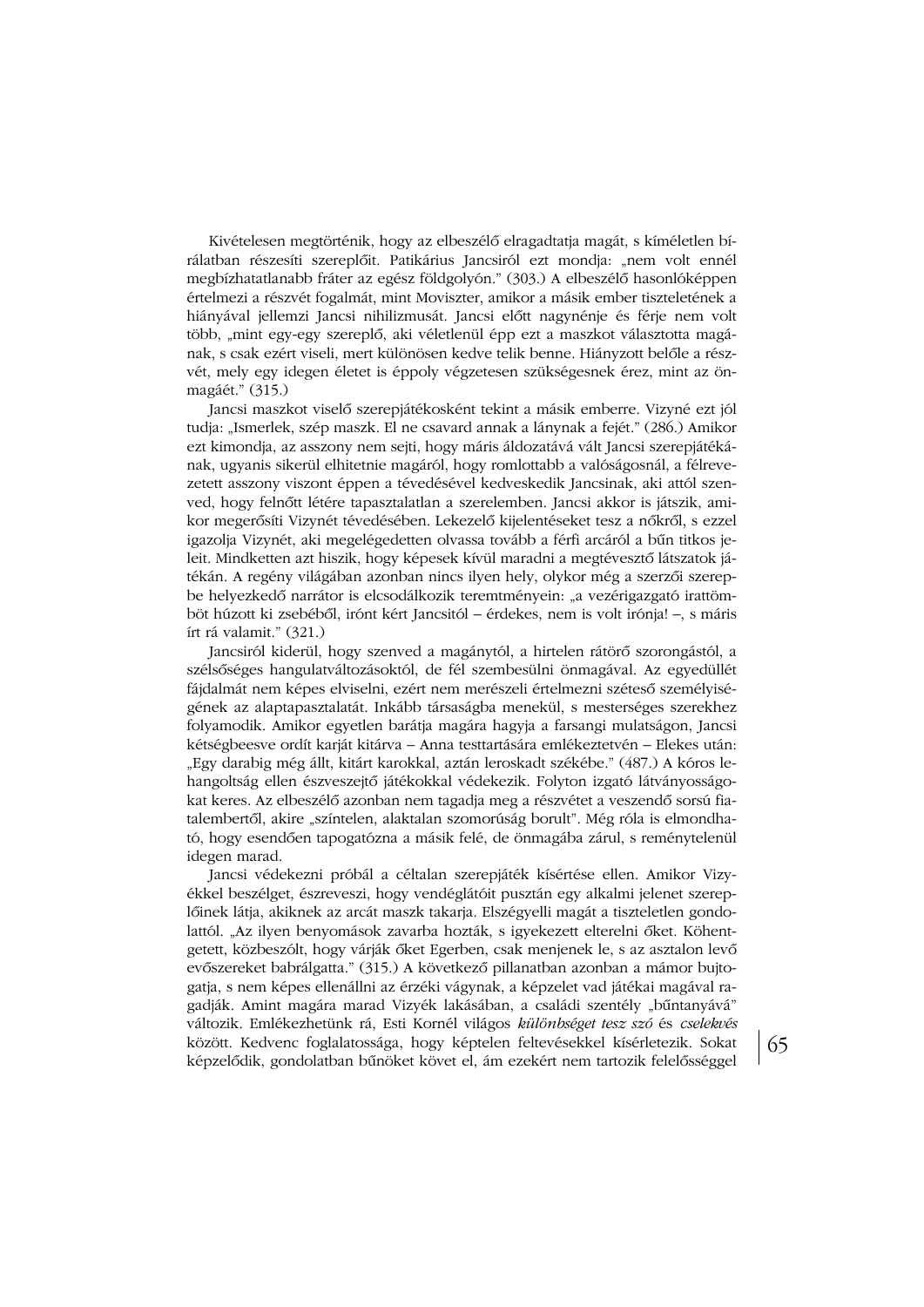senkinek. Jancsi úrfi terveket kohol, s legfőbb vágya, hogy átlépje a képzelet és a valóság közötti határokat, hogy a szót tetté változtassa, a performatív nyelvi megnyilatkozást cselekvéssé. A gyakran idézett farsangi jelenetben Jancsi nőnek öltözve táncol. A performansz azt mutatja meg, hogy Vizyné unokaöccse milyen könynyen átlépi a nemek közötti határokat: többször végigbukdácsolta vele a termet, s langyos, kellemes-nyirkos kezével szorongatta a kezét. Mindez olyan furcsa volt, hogy Jancsi utána maga is fölkért többeket, váltakozva táncolt férfiakkal, nőkkel."  $(484.)$ 

A szöveg megnyitja az átmenet performatív lehetőségét a szereplők között. Édes Anna piskótát fal. Moviszter réteseket tüntet el a szájában. Kun Béla zserbókkal tömi ki a zsebeit. A népbiztos mindenféle ékszert zsákmányol, s ahogy "vásott kajánsággal, csúfondárosan még búcsút is intett egyeseknek" (13.), emlékeztet Jancsi gyerekes csínytevéseire.<sup>60</sup> Az ismétlődő szövegelemek találkozásai azt sugalmazzák, hogy a szereplők végzetesesen egymáshoz láncoltak. Amikor Jancsi a sötétben tapogatózva Annához lopózott, "a padló ropogott, mint a gépfegyver". (361.) Közvetlenül a gyilkosság előtt Anna feldöntött egy széket, s "(e)gyszerre oly zaj dördült végig a földúlt szobákon, mintha pisztollyal lőttek volna." (497.) Anna Vizyéktől fél, Vizyék Annától. Anna számára idegen az új környezet, Vizyéknek idegen Anna. A cseléd létezési módja, mintha egyik alapformája volna az idegenségnek, amely meghatározza az emberek együttélését, sőt, egymás közötti viszonyát. A regény meghatározása szerint a cseléd a "legközelebbi és legtávolabbi". Anna a "titokzatos vendég", "minden ház titokzatos vendége", "egy idegen élt velük egy födél alatt, megérkezett a legközelebbi és legtávolabbi, a barát és ellenség egy személyben: a titokzatos vendég, minden ház titokzatos vendége." (185.) Efféle kétértékűség hatja át Vizy és Vizyné kapcsolatát, egy fedél alatt élnek, mégis távol egymástól. Hasonlóképpen határozza meg az idegenség Moviszter és Moviszterné együttélését.

A regény többértelműségét fokozza, hogy az *Édes Anna* narratív előadása kiegészül a formálisan szerzőinek mondható elbeszélésmóddal, amely idézetként szólaltatja meg a szereplők szavait, reflexióit. Amennyiben értelmezés is kíséri a közvetett belső magánbeszédet, a narrátor nyelvi magatartása az esetek döntő részében ironikussá válik. Az elbeszélő magatartása az elbeszéltek távolságának függvényében változik. Beszédes, hogy szeretetteljes, becéző, kedveskedő hangnemre vált, amikor először írja le Anna kislányos megjelenését: "Inkább nyúlánk és törékeny, az arca tojásdad, csontjai finomak, arányosak. Üde pepita ruhácskát viselt, mely alatt puhán, öntudatlanul aludt a gyermekmelle, játékosan, mint két kis gumilabda." (153.) Ezzel szemben Anna leírása Jancsi szemszögéből minden részletében mást mutat, elhasznált, fáradt, cseppet sem vonzó testet. A pepita ruhát, s Anna alakját később az elbeszélő is másként láttatja. Kopottnak, szánalomra méltónak. Anna mintha időközben megöregedett volna használati tárgyaival, ruhaneműivel, ormótlan férfibakancsával együtt. A különböző elbeszélői távlatok összjátékára jellemző, ahogy a narrátor részletesen leírja a meggyilkolt házaspár arcát, testét, s az utolsó arckifejezésükből, testtartásukból következtet haláluk körülményeire. A halott Vizy arca férfias küzdelemről árulkodik. "Majdnem hősi volt ebben a halálontúli erejében: valami szép és régies, ami nincs többé." (504.) Vizy ki-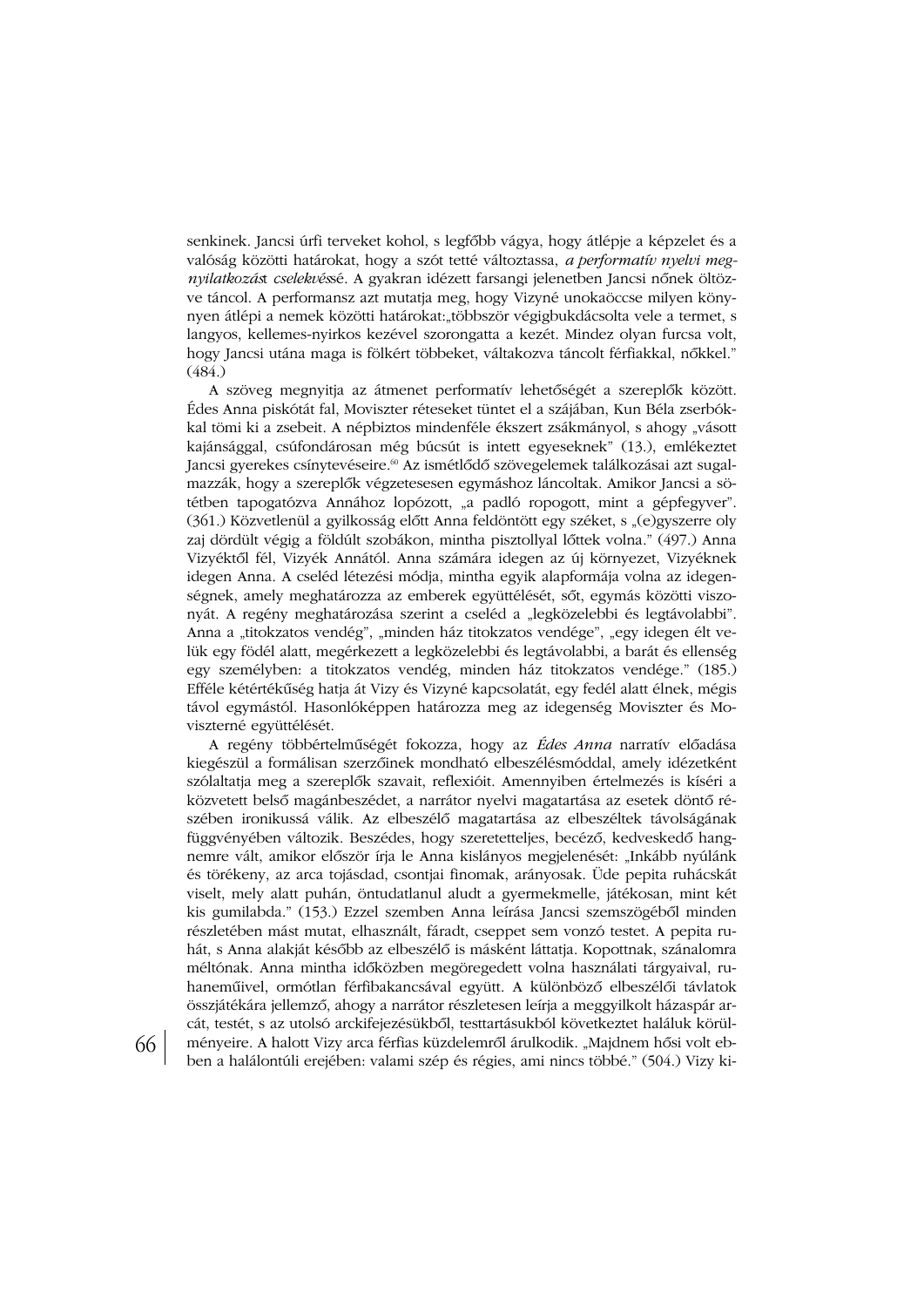lenc sebből vérzett el, vértócsában fekszik. Utolsó leheletéig küzdött. Hosszú haláltusa után halt meg. Arca haragos, szigorú, tiszteletet parancsol. A narrátor elismeréssel szól az elhunytról, de a következő pillanatban ezt vissza is vonja, amikor ironikus hangon szól Vizy elzüllött húgáról, aki megjelenik a színen: "zokogott a gyászfátyolában, hangosan siratva az ő bátyját, az ő nagy és hatalmas bátyját." (515.) Úgy látszik, hogy a regény a narratív előadás és az elbeszélés találkozási pontjain sem jut nyugvópontra. Az irgalomról szóló jelenetben Tatár azt bizonygatja Moviszternek, hogy a cselédek egészen más emberek, mint a polgárok. "Vagy urak akarnak lenni, de egészen urak, vagy cselédek akarnak lenni, de egészen cselédek. Vagy-vagy. A többi komédia." (263.) Kinek a szemében komédia, kérdezi az olvasó? A cselédekében, vagy az egyenlőség elvét tagadók szemében? A nyelvi fordulatok megszüntethetetlenül többértelműek a regényben. Az sejthető, hogy Tatár nem ismeri el az átmenet lehetőségét a személyiség világában.

Ritkán fordul elő, hogy az elbeszélő személytelen elmélkedésbe merül az elmesélt történethez kapcsolódva. Ilyennek tekinthető a lopás alattomos természetéről, a bénító érzésről szóló fejtegetés, amikor a károsult ráébred, hogy személyes tárgyai közül valami végérvényesen nincs többé. Vizyné retteg attól, hogy meglopják. A regény értelmezéséhez is kapcsolódhatnak az elbeszélő gondolatai, amikor a tárgyak eltűnéséhez az elmúlásról szóló sejtését társítja. Miért szeretünk távol lévő ismerőseinkről rögzíteni egy képet? Mintha magunk fölött is megállíthatnánk így az időt a megsemmisülés felé vezető úton. A szegény emberek kedélytelen atvafiságáról szóló fejtegetése, amely a közös emlékek hiányára vezeti vissza, hogy "csak egymás mellett élnek, folyton dolgozva, önmagukba zárva, egymásnak áthatolhatatlanul, nagy távolságban" (175.) a címszereplőre is vonatkoztatható. Ilyen önmagába zárt lény Anna is.

#### *DSBDO>5<5=@5B6?B=1D9F9DMC1c%O=1:MDO;*

A regény a történelmi folytonosság szüntelen megszakadásáról is hírt ad. Az állandósuló rendszerváltozások a puszta túlélésért folytatott színjátékra kárhoztatják a benne élőket. Látványosan változik az emberek külső megjelenése, a ruházat, a viselkedés, a megszólítás, a köszönés, a társas érintkezés nyelve, s a szimbolikus rend, amint történelmi fordulat következik be. A győztesek és vesztesek folytonos történelmi helycseréje karneváli átváltozásra emlékeztetve zajlik. Vizyné úgy néz ki, mint Édes Anna, olyan esetlen, törődött, clown szerű jelenség: álruhát öltve, lila pongyolában, barna félcipőben proletárasszonynak maszkírozva mer kimenni az utcára: "Ruhatárából gyorsan szedegette ezeket, mint színésznő, akinek nemsokára jelenése lesz." A szereplők könnyen összetéveszthetők. Nemcsak Anna nincstelen, szinte mindenki szegény a proletárdiktatúra alatt. Vizyék szabályosan koplalnak, Vizyné a batyuzásban tizenkét kilót fogy. Amikor Vizy először megjelenik, más embernek látszik, nem méltóságos úrnak, inkább éhenkórásznak: "olyan elhanyagolt, mint egy csavargó". Vizyék élelmiszereket dugnak el a lakásban a legképtelenebb helyekre, vésztartalékot képeznek, mert rettegnek az éhenhalástól.

A némajáték, az abszurd színjáték hétköznapi jelenség a tébolyult történelmi időben. Az elbeszélő "história vendégszereplésnek" nevezi Budapest román meg-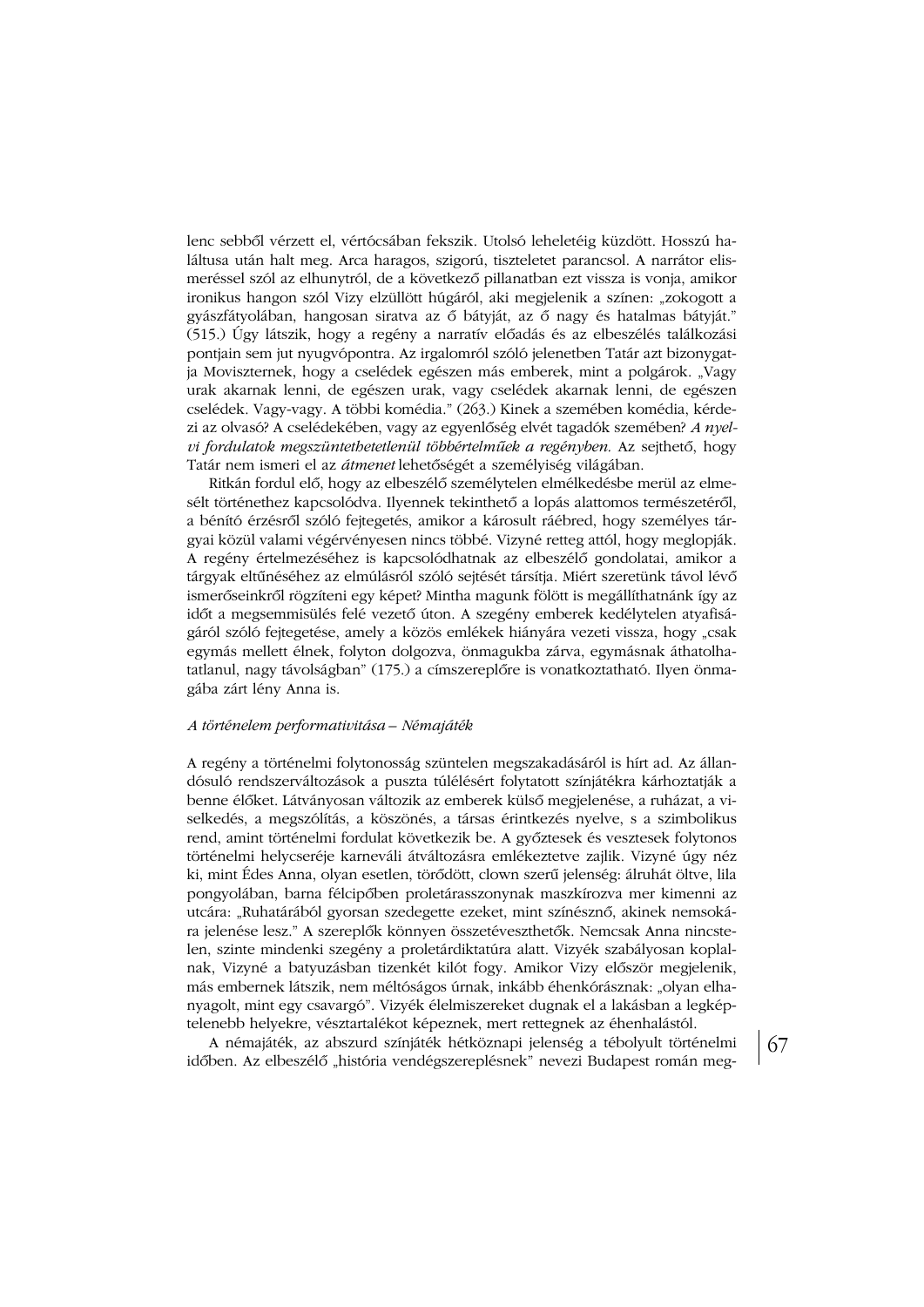szállását, s a valószerűtlen esemény színjátékszerűségére helyezi a hangsúlyt, amikor előadja, milyen hihetetlen dolgok történtek a "döbbent, megalázott" országgal. Történelmi lázálmok válnak valóra. Egy-egy felvillanó abszurd kép eleveníti meg az ostromállapotot, mint a kommentár nélkül pergő filmhíradókban. "Két hadiszekér megtetejezve telefonkészülékekkel, elszakított drótokkal végigdöcögött a Krisztina-körúton." (91.) A magyarok nem hisznek a szemüknek, mintha rémlátomás tanúi lennének. "Maguk a románok sem hitték el mindjárt." – fűzi hozzá ironikusan az elbeszélő. (89.)

A bolsevik uralom alatt a budai polgárok egymás között süketnémajeleket váltanak, a szájak mozgásáról olvassák le a szavakat, vagy suttognak, nehogy kihallgassák őket. Ennek a hang nélküli kommunikációnak a képi megfelelője a regényben Berény Róbert: Fegyverbe, fegyverbe! című ismert plakátja, amely szintén mozdulatlan, hang nélküli állókép, de így is roppant mozgalmas, erőt és dinamizmust sugároz, mert szó és tett egységét testesíti meg. A *performatív* beszédmegnyilvánulás nem hallható, de cselekvésként látható a képen. A zászlót lengető matróz arcizmait megfeszítve, száját kitátva ordít, magával ragadó lendülettel. A polgárok némajelei viszont, félelemről és megalázottságról adnak hírt, a történelmi osztályok bénult állapotáról. A falragasz a polgárokban félelmet vált ki, Vizy még a fejét is elfordítja, amikor elhalad mellette. A proletárdiktatúra közeli bukásának hírét hallva meri először alaposan szemügyre venni a képet. A plakáton látható arcon ekkor viszont már kétségbeesés látszik. A falragasz jelentése megváltozik, elveszíti fenyegető erejét, amint fordul a kocka, s a történelmi helyzet megváltozik. A hang térbeli kiterjedése látható alakot öltve ártalmatlanná válik. E némajáték párdarabja Vizynéhez kapcsolódik. Amikor Ficsor megjavítja a csengőt, Vizy gyönyörködve hallgatja. Vizyné ugyanekkor azt hiszi, hogy a füle cseng, Ficsor száját ugyanis a delejező cselédlány szó hagyja el. Miután Ficsor kiejti a bűvös szót, az asszony egyszeriben szerepet vált, hogy kegyes gyóntatót alakítva kifaggassa a bűnbánót a cselédlányról, akiről ábrándokat sző. Vizyné jártas a szellemidézésben, s a rögtönzött gyóntatás szertartását is arra használja fel, hogy megidézze Anna ködképszerű alakját: "leültette az asztalhoz, ott a lobogó gyertyavilágnál gyóntatta." Ficsor számításból jó médiumnak bizonyul. Annával esik meg, hogy kis időre megvakul, a látását visszanyeri, de a hallását még nem: "megjelent az ebédlőben a tálcával. -Jobban van? - tudakolta Vizyné? Anna már látott mindent, de hogy mit beszélnek, azt nem hallotta. Csak a szájak mozogtak körötte." (423.)

A némajáték valóban vérfagyasztó légkörben zajlik: "Az ismert Krisztina a cirkáló járőröktől idegennek, egy különös gyarmatnak tetszett." (133.) Az úrnapi körmenet gyilkosságba torkollik, a szentséggyalázó Lenin-fiút meglincselik, ugyanakkor a proletárdiktatúra is szedi áldozatait, a letartóztatások, kivégzések mindennaposak. A sortűztől egy kislány holtan esik össze kezében egy imakönyvvel Vizyék háza előtt: "Sokáig hevert a járdánkon, mint egy darab fa." (51.) Félelmében mindenki suttog, némajeleket vált. Édes Anna szótlansága, dadogása sem számít kivé*telesnek ebben felbolydult történelmi időben.* Ahogy a természet elváltozik a vihar előtti csendben, úgy válik az épített terek mellett színpadszerűvé a táj is: "a természet egy óriási szobának, a fák játékszereknek, az emberek viaszbáboknak rémlenek." (21.)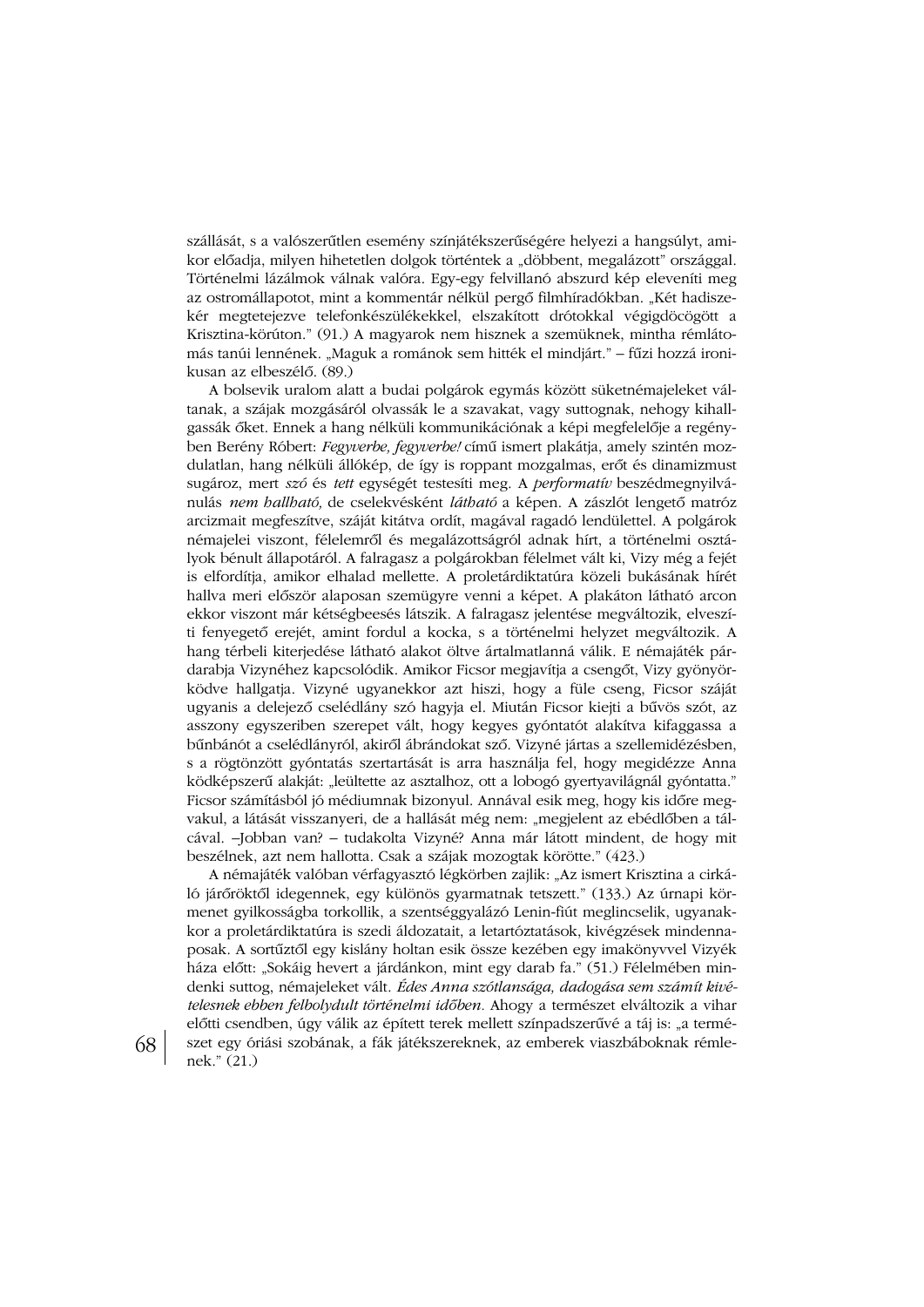Az alakoskodás neurotizálja a történelmi színjáték résztvevőit. Vizy magából kikelve gyalázza a bolsevikokat otthonában, amikor csöngetnek. A hivatalnok összerezzen, s szinte eszelős, némajátékra emlékeztető mozdulatokkal igyekszik elhessegetni a levegőben még ott keringő szavait. A regény cselekménye "tébolyult" történelmi időben játszódik. Az idegbetegség, az örültség, az eszelős viselkedés a regény szinte valamennyi szereplőjével kapcsolatban felmerülhet. A villamos is úgy rohan, mint egy elszabadult őrült. Elsősorban Annával kapcsolatban merül fel, hogy nem beszámítható. Többször kerül bódult, az önkívülettel határos állapotba. Hosszan áll, üres kézzel a padlásfeljáró előtt. Anna és Jancsi két malomba őröl, amikor az úrfi átadja a drogos csempésztől beszerzett, papírtasakba csomagolt port:"-Lenyeljem? -Nem érti. Benne van, ott a papírban van. Kinyitja, föloldja a vízben, és akkor issza meg. - Most? - Ha lefekszik. Reggelre segíteni fog. De észre ne vegyék. Mert ez tilos. Ha megtudják, be is csukhatják érte. -Akkor ne vegyem be, úrfi?" (419.) Anna a tiltott szertől önkívületi állapotba kerül. Mivel képtelen a szerepjátékra, ezért nem tud megszabadulni személyiségétől, számára a "kívülség" gondolata megvalósíthatatlan ábránd. A szertől látomása lesz. Jellemző, hogy viselkedését Vizyné félreérti, s "marhának" nevezi, Vizynéről is azt híresztelik, hogy nem beszámítható. Vizynéről Anna "nem sok jót hallott. Zsugorinak mondták, félbolondnak, aki a halottak lelkével beszélget." (197.) Nem véletlen, hogy Vizyék háziorvosa, Moviszter, idegorvos. A bolsevizmus bukását hallva Vizy "Az örömtől vicsorgott." (31.) Vizy még álmában is taktikázik, védekezésre készen alszik, mint egy sündisznó. (77.)

Vizyné üres tekintettel néz, maga elé mered, "mintha nem azt látná, ami előtte van, hanem valami mást."<sup>61</sup> Mintha Godot-ra várna, úgy vágyakozik Anna eljövetelére, akinek az alakját földöntúli vonásokkal ruházza fel, s így inkább tűnik ködképnek, égi mannának, mint valóságos emberi lénynek. Anna szellemalakja jelenik meg a házmesterné szavai nyomán. Ficsorné mintha látna valakit, úgy beszél Annáról, mint akinek be kéne aranyozni a kezét. Vizyné lehunyja a szemét, s megjelenik előtte Anna, tömör, sárga, arany kezekkel. A megcsillanó iróniát itt is tragikum árnyékolja be. Angéla magánéletének boldogtalansága, magánya és kiszolgáltatottsága. A gyermekét elvesztő, megtört asszony nem csak a tökéletes cselédre vágyik, hanem menekül az élet céltalanságának a sejtelme elől. Vizyné védekezésként a napi szükségletek egyre több leleményt igénylő kielégítésével foglalkozik, de nagyralátó férjétől semmivel sem különbözve ő is látszatok foglyává válik.

Vizy lényét a hatalom élvezete határozza meg. Számára ott található az élet valódi színtere, ahol másokkal éreztetheti hatalmát. A minisztériumi szobájában érzi magát igazán otthon, itt alakíthatja legkedvesebb szerepét, ahol megrostálva színe elé járulnak a látogatók, készséges alkalmazottak szolgálják ki, vendégeit kegyesen szivarral kínálhatja, szertartásosan, s nem utolsó sorban gyerekes örömmel nyomogathatja "az íróasztalon álló csengettyű-billentyűzetet, mint egy zongoraművész." (115.) Vizy azonban "közéleti ember", aki elfojtja esendően gyerekes lényét, a látszatoknak él. Kosztolányi műveinek jól ismert alakja ő, aki mindig távolra néz, s csakis nagy dolgokkal hajlandó foglalkozni, ezért sem veszi észre, mi történik körülötte saját otthonában.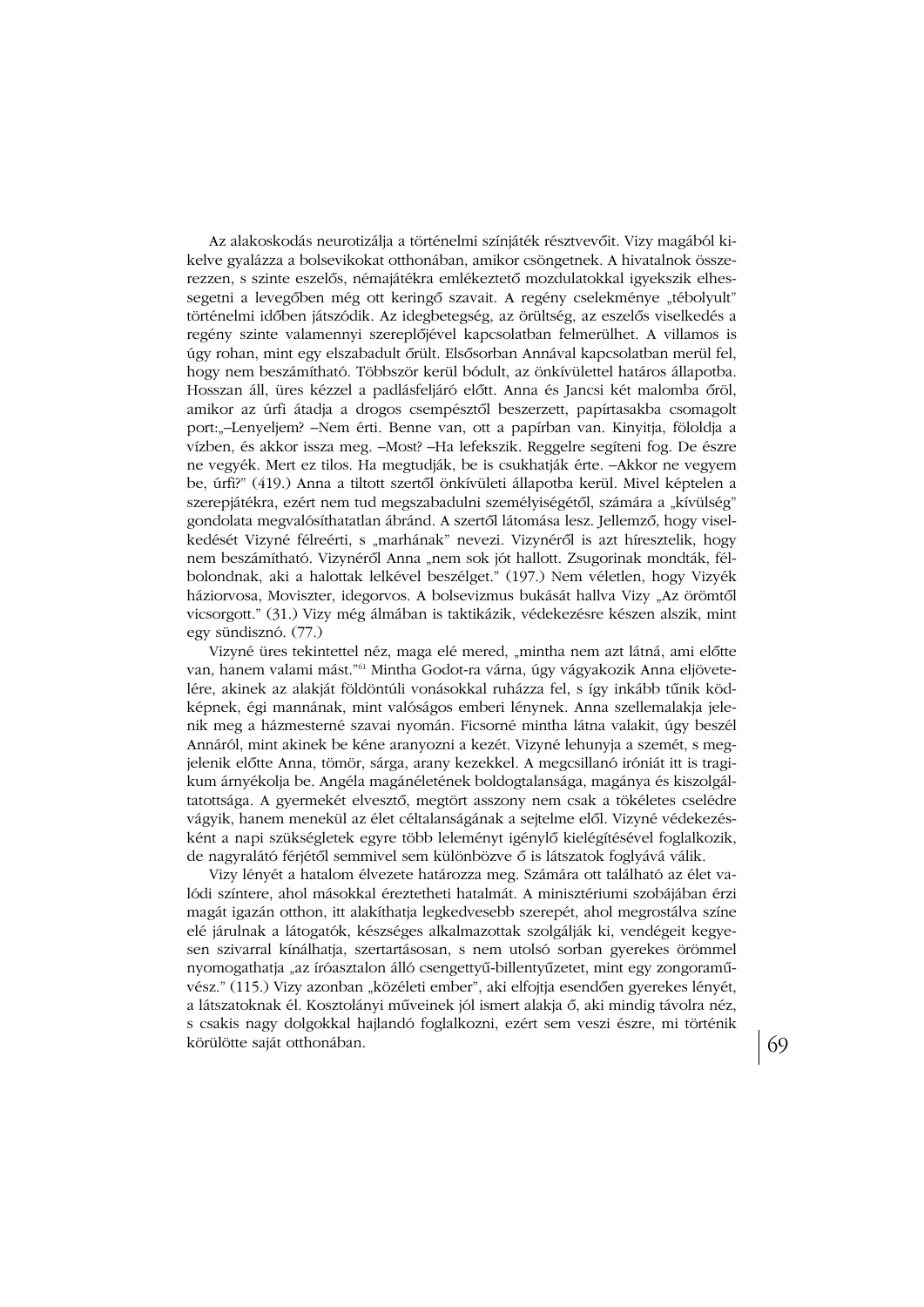Közeli, s távoli látószög, anyagi és szellemi megfontolások képtelenek egymásra találni a létfenntartásért folytatott napi küzdelmekben. Vizyék ezért sem érthetik meg egymást. Az értelmezés eltérő távlatainak függvényében nem ugyanazt látják, amikor az éppen bekövetkező eseményeket értékelik. Vizy igyekszik folyton nagy távlatokba helyezni az éppen zajló eseményeket, de rendre megcsalják az érzékei, történelmi vakság áldozata lesz.

A történelmi sokk nem múlik el nyomtalanul, tovább rombolja a személyiséget. A regény sugalmazása szerint a *traumá*t az áldozatok éltetik tovább, amikor átadják magukat az elégtételszerzés dühödt vágyának. Az ifjú ügyvéd "piros arca lángolt a história lázától." Bosszút forral a bukott vörösök ellen, azt latolgatja kit, hány év börtönnel kell súlytani. (113.) A bosszú azonban rögzíti a múltat, az elszenvedett sérelemhez láncol, s megakadályozza az előretekintést. A megbocsátás nem jelent felejtést, az emlékezés szükséges az újrakezdéshez, mert az nem lehet a régi folytatása. A kárvallottak létezésének azonban nem adhat kielégítő értelmet a puszta tagadás. Más célok, más távlatok kellenek az új kezdethez. Ebben áll a megbántottak felelőssége, erre is figyelmeztet Kosztolányi regénye.

A magánszférába kíméletlenül behatolnak a történelmi események. A regény hasonló jelölői nyitnak átjárást a regényterek között. A történelem dimenziója és az egzisztencia világa között anagrammaszerű szóképek létesítenek kapcsolatot. Egyetlen példát mutatnék. Fertőző vörbeny pusztította el Piroskát, Vizyné kislányát. A regény sugalmazása szerint a vörös ideológia járványként terjed, megfertőzi az emberek gondolkodását. A vörös szó hétszer fordul elő fenyegető, félelmetes, vagy megvetést kifejező jelentésárnyalattal mindjárt a második fejezetben. A Vörös Újság nemcsak a benne képviselt szellemiség miatt gyűlöletes Vizy számára, de anyagszerű megjelenésében is viszolyogtató. A kijárási tilalom miatt szobafogságra ítélt Vizy tehetetlen dühében mintegy meggyalázza az ellenség sajtótermékét, amikor földre dobja: "csörgött a hitvány szalmapapiros, mely barnás-füstös volt, mintha valami világégés pörkölte volna össze." (19.) A vörös zászló szó szerint a tűz martaléka lesz, amikor elégetik a felkelők. A vörös házmester pálfordulása látványos külsőségekkel következik be: leszedi a ház homlokzatáról a vörös lobogót. Ficsor konyhájában várakozva Vizy szenved a tűzhelyen piruló vöröshagyma bűzétől. Szégyen, harag és félelem társul a vörös szó későbbi előfordulásaihoz. Anna zavarában rendre elvörösödik. Az indulattól is vérvörösre változik az arca, mikor dühösen visszautasítja Jancsi első közeledését. Annát visszatérően kísérti Jancsi kegyetlen tréfája, az a vörös szemüveges alak, aki revolvert fog rá.

Édes Annától idegen a szerepjáték. Nincs tisztában a színházi helyzet egyetemes érvényességével, ezért képzeli azt, hogy kivonhatja magát a szabály alól, mely szerint minden ember szerepjátékra ítélt. Jancsi közeledését éjszaka örömmel fogadja, nappali udvarlásától viszont egyenesen viszolyog. Nem érti, minek a "sok hókuszpókusz", miért udvarol Jancsi, hiszen már megkapta, amire vágyott. Annával szemben Stefi, Drumáék szolgálója nemcsak a munkája során gyakorolja a szerepjátékot, de kedvtelésből is: "hivatalnoklányokkal barátkozott, különösen Druma gépírókisasszonyával, akivel néha tüntetően karonfogya sétált, hogy őt is gépírókisasszonynak tartsák." (197.) Stefi egy grófi családtól került a felkapaszko-